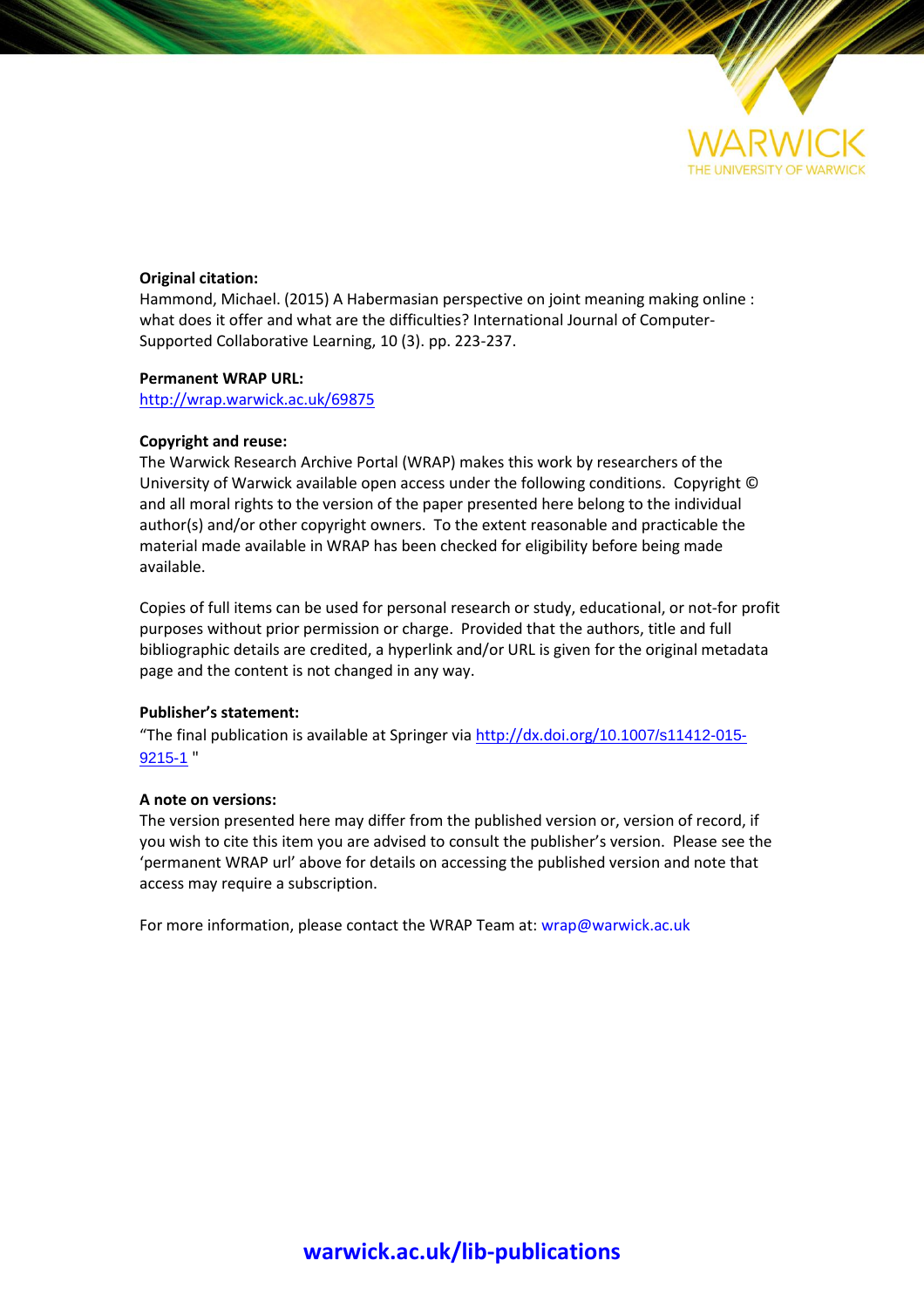**A Habermasian perspective on joint meaning making online: What does it offer and what are the difficulties?**

## **ABSTRACT**

This paper is an exploration of the relevance of Habermas's social theory for understanding meaning making in the context of shared online interaction. It describes some of the key ideas within Habermas's work, noting the central importance it gives to the idea of communicative action - a special kind of discourse in which there is 'no other force than that of the better argument' and no other motive other than 'the cooperative search for truth'. The paper then turns to the referencing of Habermas by educationalists in general and by supporters of online discussion in particular. It argues that a Habermasian perspective on meaning making is one in which participants strive for 'genuine consensus' by interrogating their own beliefs while actively engaging with opposing points of view. The value of this approach is that it introduces a concern for validity or truth into discussion of knowledge building and discriminates between emancipatory and strategic goals. While critics would argue that genuine consensus is not achievable, from Habermas we can better understand the importance of striving for such consensus.

Key words: intersubjectivity; Habermas; Critical Theory; CSCL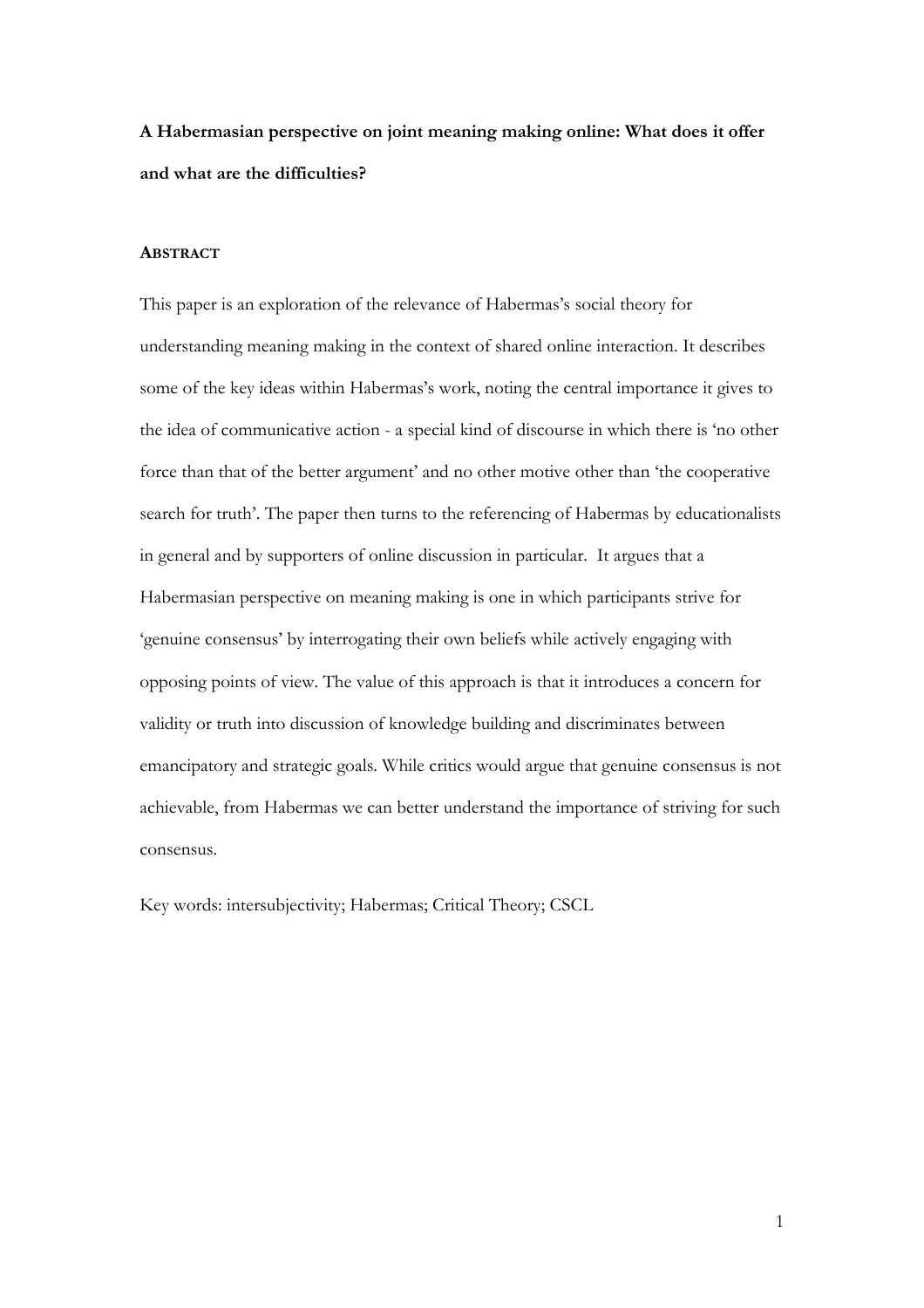#### **INTRODUCTION**

This paper is an exploration of the relevance of Habermas's social theory for understanding meaning making online. It describes some of the key ideas within Habermas's work, noting the central importance it gives to the idea of communicative action. The paper then describes the importance Habermas has had for educationalists and for those promoting a more discursive approach to joint meaning making in both formal and informal contexts. Finally, the implications of a Habermasian approach are explained, highlighting value and difficulties. The paper draws on a range of literature within both formal and informal learning contexts; most of this literature concerns text based communication, often, but not always, in asynchronous contexts.

## **BACKGROUND TO HABERMAS**

Habermas is much celebrated as a social theorist, though his interdisciplinary commitment and range of interests means that his work defies easy categorisation. His intellectual roots lie in Critical Theory (Habermas, 1992: 211-222) and as such Habermas is concerned with contrasting social and political realities with missed opportunities for democratic / emancipatory action. As with Critical Theory in general, Habermas is a critic of positivism, and a taken for granted 'scientism' in which problems are addressed with purely technical solutions (see, for example, Habermas, 1972: 65 – 186). However his work is often contrasted to other critical theorists due to its underlying optimism about human development and, in particular, about the possibilities that language provides for communicative discourse.

Habermas's concern for discourse is closely tied to his early exploration of the concept of the public sphere. For Habermas this was a: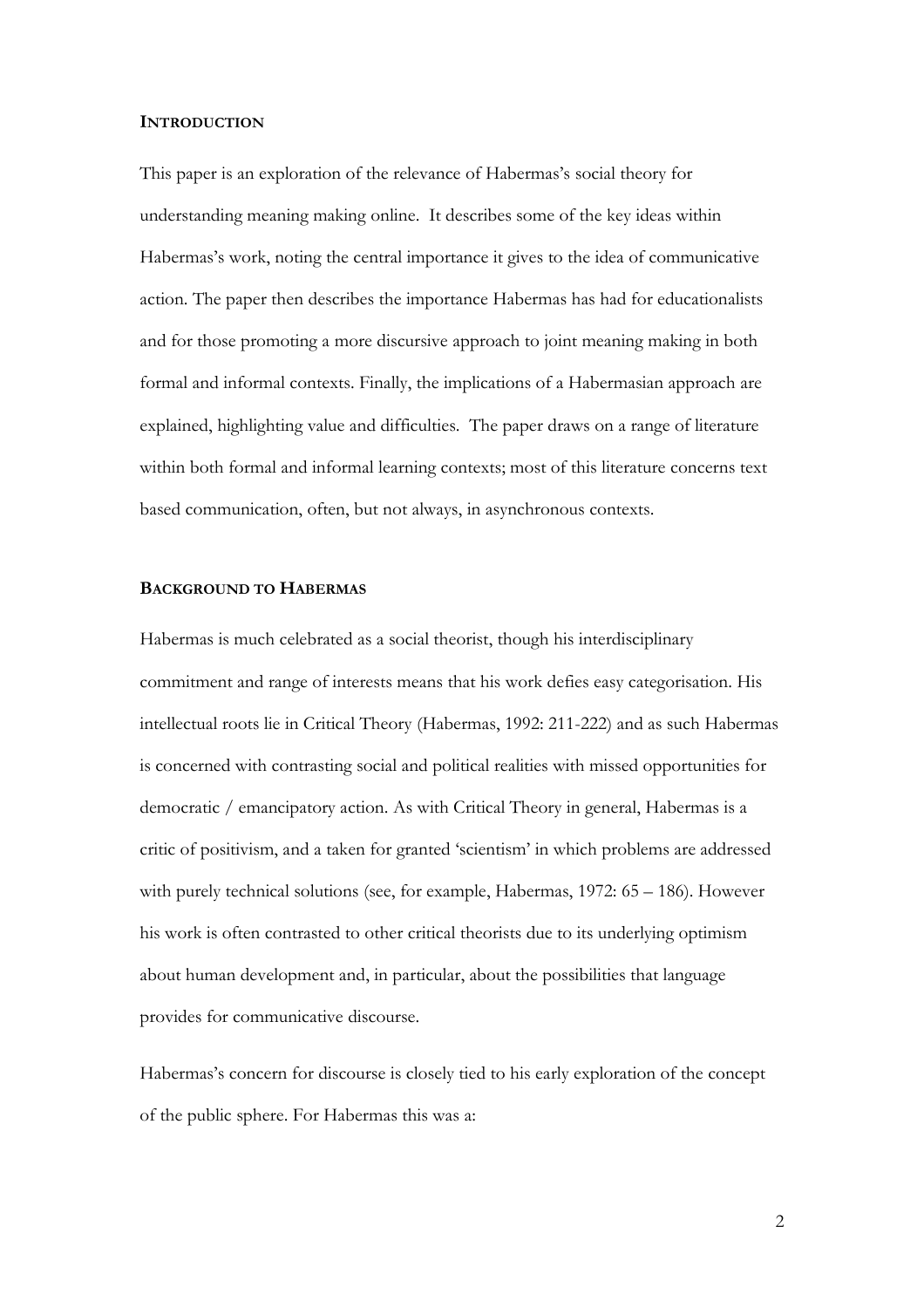realm of our social life in which something approaching public opinion can be formed. Access is guaranteed to all citizens. A portion of the public sphere comes into being in every conversation in which private individuals assemble to form a public body (Habermas, 1974 [1964]: 49).

Habermas saw the material basis for a public sphere in the emergence of a literate bourgeoisie in 18th century Europe. Of particular significance was the rise of a free press and, in spite of the restrictions and outright manipulation faced by the media, he has continued to acknowledge and value the existence of a public sphere – one which allows open debate, including the expression of counter cultural voices, distinct from 'public opinion' (Habermas, 2006).

Habermas has contributed significantly to academic and public debate and his later work has covered a very broad range of topics including German history, European integration and multiculturalism (for example Habermas and Dews, 1992; Habermas, 1998). However of most concern to education theorists has been his concept of communicative action and his notion of an ideal speech community.

Habermas shared with interpretivist social theory a rejection of the idea that what we know and validate as knowledge represents a correspondence to an objective reality. Rather he drew on the pragmatist tradition, in particular the work of Pierce, to see knowledge as emerging through intersubjective agreements on social problems (Habermas, 1972: 112). However he departed from neo-pragmatists such as Rorty by raising the possibility that valid claims to knowledge could be reached. It is a risky move to associate truth or validity with agreement and Habermas was cautious. However he held out the belief that, at least *in principle,* consensus could lead to 'truth' or rather something we should recognise as true. This was a position that Habermas contrasted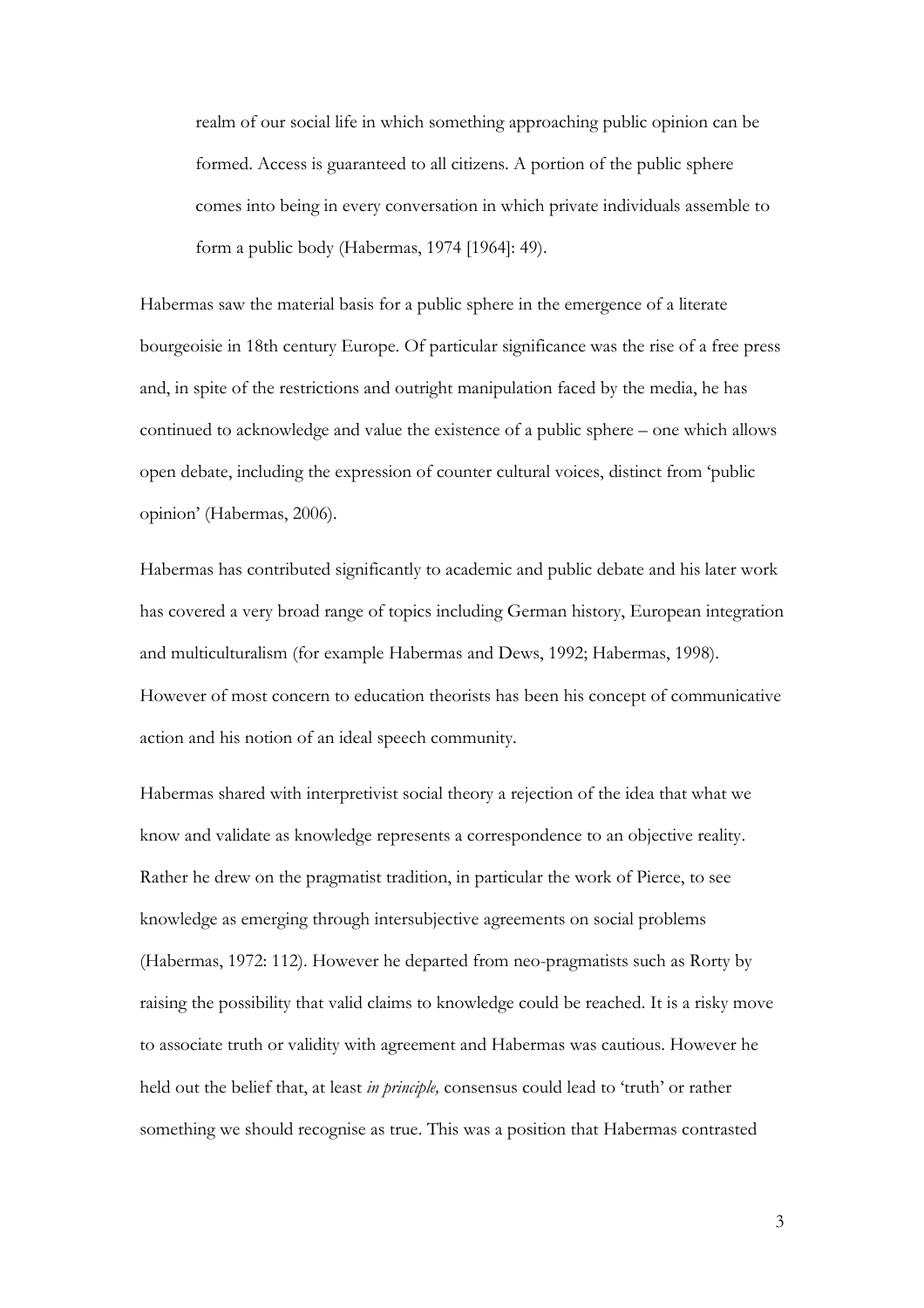with post modernism, for post modernism tended to throw doubt upon the possibility of reaching rationally derived consensus (see, for example, Habermas, 1987).

Central to Habermas's work was communicative action. This was not straightforward as a concept and was refined over time, but at heart was the idea that:

...I call interactions 'communicative' when the participants coordinate their plans of action consensually, with the agreement reached at any point being evaluated in terms of the intersubjective recognition of validity claims….. Those claims are claims to truth, claims to rightness, and claims to truthfulness, depending on whether the speaker refers to something in the objective world (as the totality of existing states of affairs), to something in the shared social world (as the totality of the legitimately regulated interpersonal relationships of a social group), or to something in his own subjective world (as the totality of experiences to which one has privileged access) (Habermas, 1990: 58).

Here for Habermas there was the possibility of establishing truth through rational consensus albeit establishing different kinds of truth would require the marshaling of different types of evidence. Habermas spent much time and intellectual effort in considering the different purposes for using language, for example drawing a distinction between illocutionary and other acts and describing their consequences for communication, but he also recognised that there were claims to truth or rightness which needed to go beyond textual analysis. For example claims to truthfulness needed to be consistent with behavior: 'a person can convince someone that he means what he says through his actions, not by giving reasons' (Habermas, 1990: 58).

Habermas throughout his work wanted to identify communicative action as a special kind of discourse in which there was 'no other force than that of the better argument' and no other motive other than 'the cooperative search for truth'. Communicative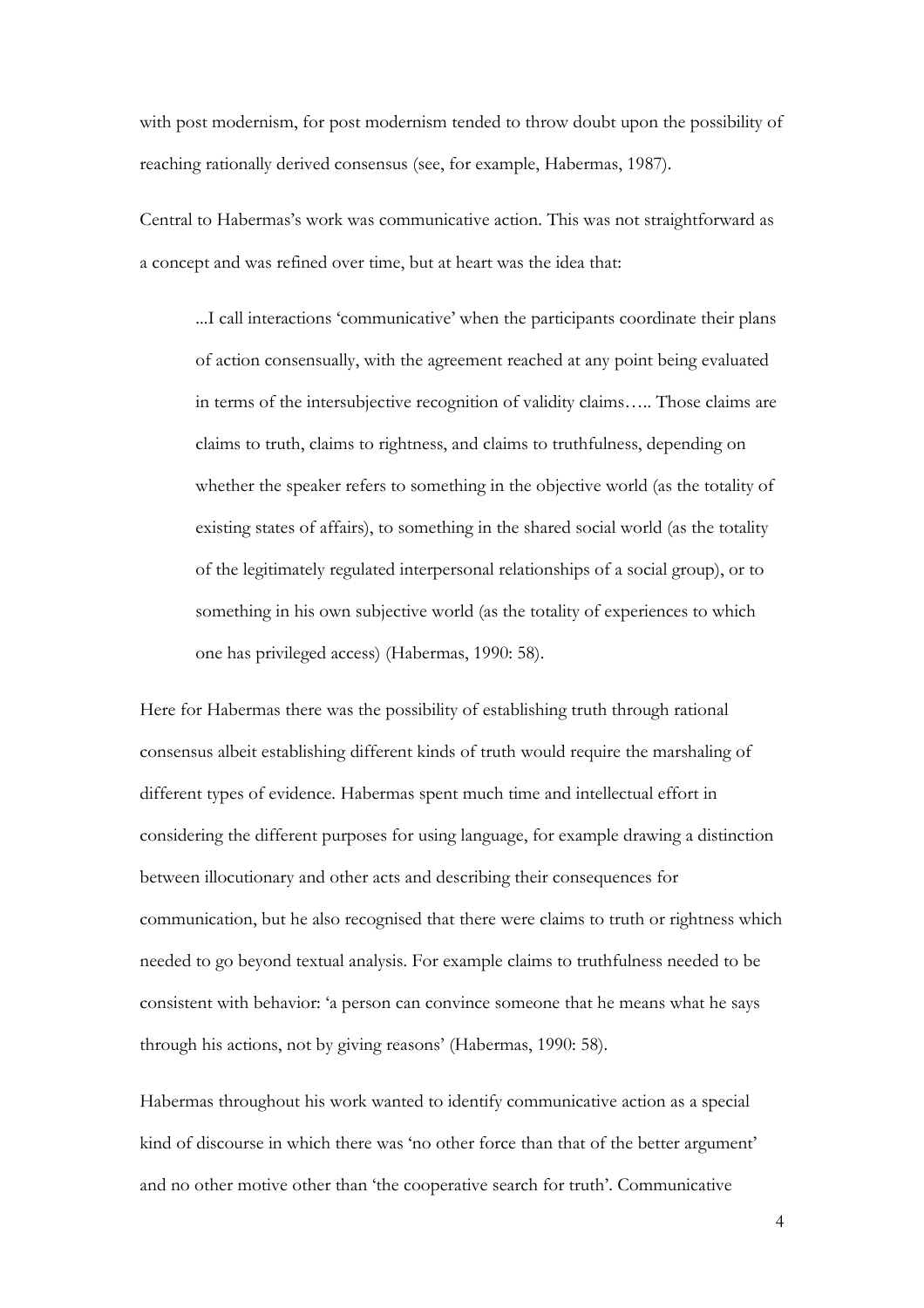action, with its emancipatory potential, could be contrasted with strategic action in which interaction was manipulated by the 'threat of sanctions or the prospect of gratification' to gain an advantage over another individual or group. This cooperative search for truth, or what might be more easily described as a search for genuine consensus, needed to take place in a kind of ideal speech situation in which those with competence were allowed to speak, no one was constrained in speaking, all were allowed to question the grounds for any assertion and new assertions could be put forward. The ideal speech situation belonged in the Weberian tradition of 'ideal types', an abstraction to throw light on the key features of a case. Not all speech endlessly recreated the conditions for ideal speech: indeed these conditions were 'improbable'. Rather for communication to take place it was assumed that we could revisit ideal speech conditions and we could distinguish between a genuine and false consensus.

Habermas's view of communicative action was process oriented; he had much less to say as to what we would reach consensus about and it could be assumed that we would find it difficult to reach consensus on many issues. However striving for consensus remained central to Habermas as it offered a way of marrying individual subjectivity and individual rights with a universalist moral ethic based on mutual recognition. The search for consensus required an active attempt to see the world through the eyes of the 'other' and to recognise ways in which one's own understanding of a situation may be distorted by one's own subjectivity and the social roles one was expected to play. Indeed Habermas, drawing in particular on Kohlberg's work on child development (Habermas, 1979: 69- 94), associated maturity both in individuals and societies with the exercise of reflexivity, a commitment to moral and individual freedom and recognition of the rights of others. Thus while continuing to recognise intellectual freedom as a legacy of the Enlightenment, his concern with mutual recognition led him to criticise classical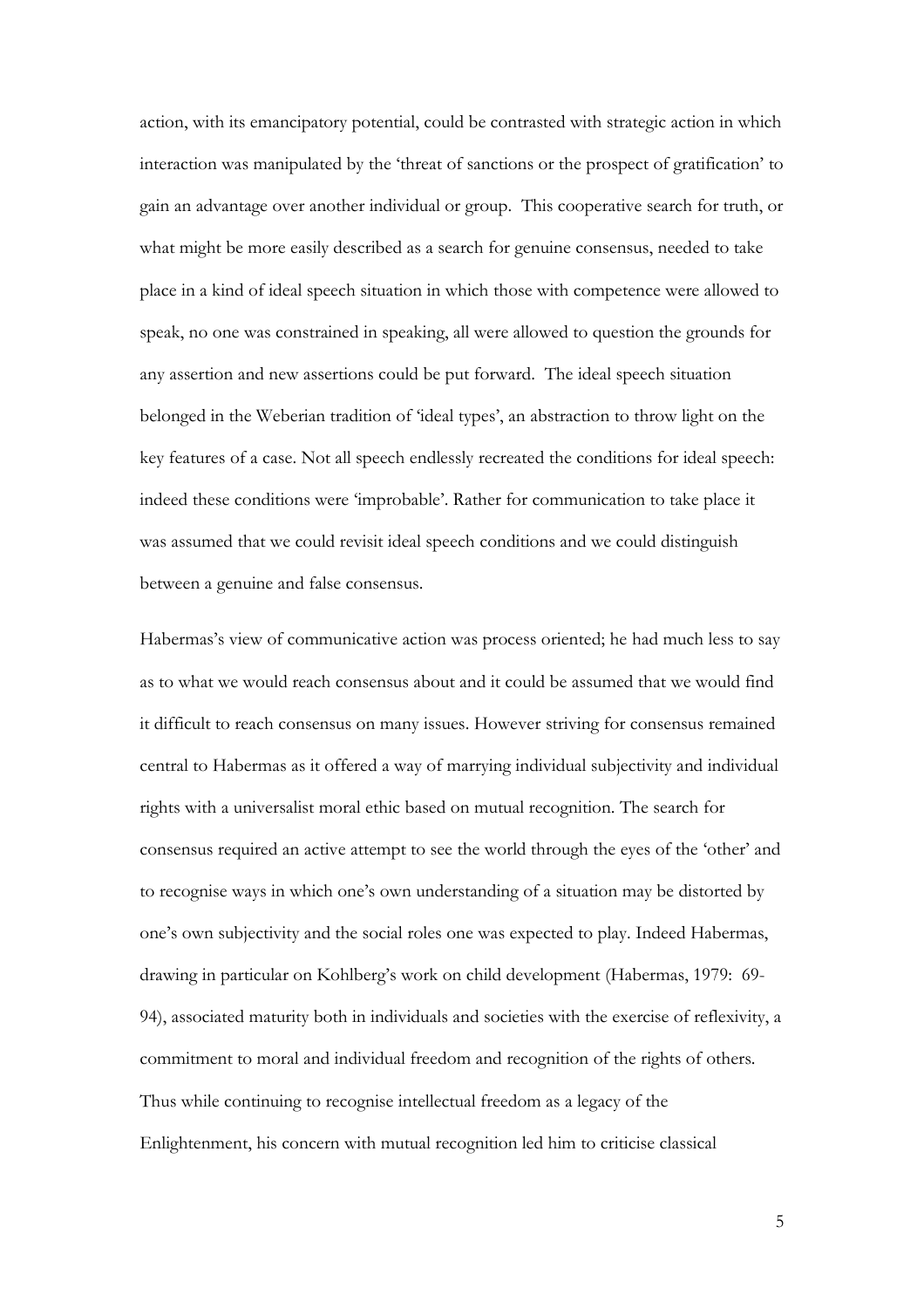liberalism for reducing ethical liberty to a 'possessive-individualist reading of subjective rights, misunderstood in instrumentalist terms' (Habermas, 2005: 2).

The strength of Habermas's work lies in its attempt to address tensions inherent in complex, democratic societies such as 'How can we be concerned both with consensus and with recognising counter-cultural voices?' 'How can we think about knowledge both as socially constructed and valid?' 'How can we have a social theory that is both sociological and raises questions of ethics and morality?' Only his most uncritical supporters would say that he holds all the answers but he has consistently and imaginatively addressed the right questions, using a range of sources from classical philosophy, Marxist theory, and empirical sociology.

## **WHAT HAS HABERMAS GOT TO DO WITH EDUCATION?**

The implications of Habermas's work for education are not explicit: Indeed the implications for the conduct of social investigation in general are much more at the level of underlying assumptions about epistemology and ontology rather than frameworks for action. However, Habermas has, by virtue of the range and depth of writing, stimulated thinking about educational practice both directly (for example Brookfield, 2005; Englund, 2006; Ewert, 1991; Murphy & Bamber, 2012) and indirectly (for example Barnett, 2004; Van Manen, 1977). He is best known to practitioner-researchers through Carr and Kemmis's (1986) attempt to define the concept of *critical* action research and to adult educators via Mezirow's concept of transformative learning (Mezirow, 1997).

Habermas's work is referenced too in the context of online learning. Indeed his theory of communicative action seems to fit very well with the idea of a discursive approach to learning for which communication technology offers valuable affordances. Add to the mix Habermas's focus on discourse and his appreciation of a democratic public sphere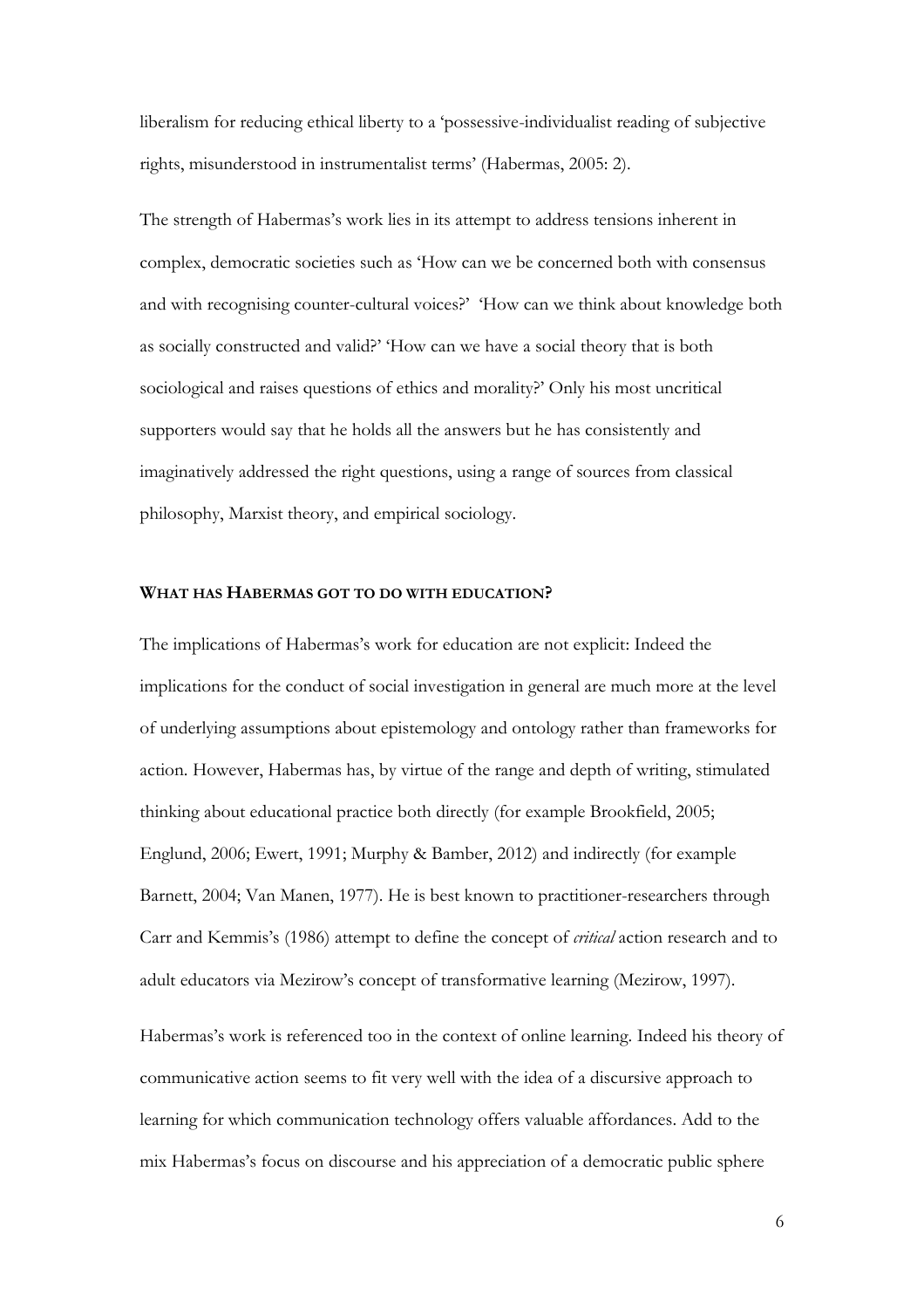and it is not difficult to see why many online innovations, particularly civic networks, claim to be grounded on Habermasian foundations (see, for example Neuman, Bimber & Hindman, 2011). However, Habermas's influence is not confined to open forums and his work was an early point of reference in more formal settings. For example Boyd (1996: 180) linked computer-mediated conferencing (CMC) in higher education with Habermas's notion of 'practical discourse' in which 'the only determinants of the outcome of the discussion are the solidity of facts and the logicality and comprehensiveness of the arguments'. Boshier (1990) identified possibilities for a kind of 'ideal speech situation' through electronic networks and Rheingold took his enthusiasm for informal networking into the classroom and wanted new electronic networks to serve as a rehearsal for the 'open, rational, critical debate proposed by Habermas and others' (Rheingold, 2008: 101). Cecez-Kecmanovic & Webb (2000) saw online collaborative learning as requiring a Habermasian ideal speech situation offering 'equal access by all participants to the learning process, equal opportunity and unrestricted contributions to collaborative learning, at least from a technical point of view' (2000: 2). Wegerif (1998) was rather more tentative and while he put forward the idea that CMC might be a suitable medium for 'establishing what Habermas calls an ideal speech situation' he was sceptical that this would happen in practice. More optimistically McConnell (1994) felt that aspects of online group work were aligned with Habermas's knowledge-constitutive interests.

While it is not difficult to find enthusiasm for Habermas amongst those proposing forms of online discussion, Habermas himself has not written in any depth on this topic and what he has written about 'the Internet' is at best lukewarm. More specifically he recognised the opportunity which technology offered to circumvent controls in undemocratic regimes but expressed concerns over the 'fragmented nature' of online networks (Habermas, 2006: 423). He also attached importance to face-to-face discussion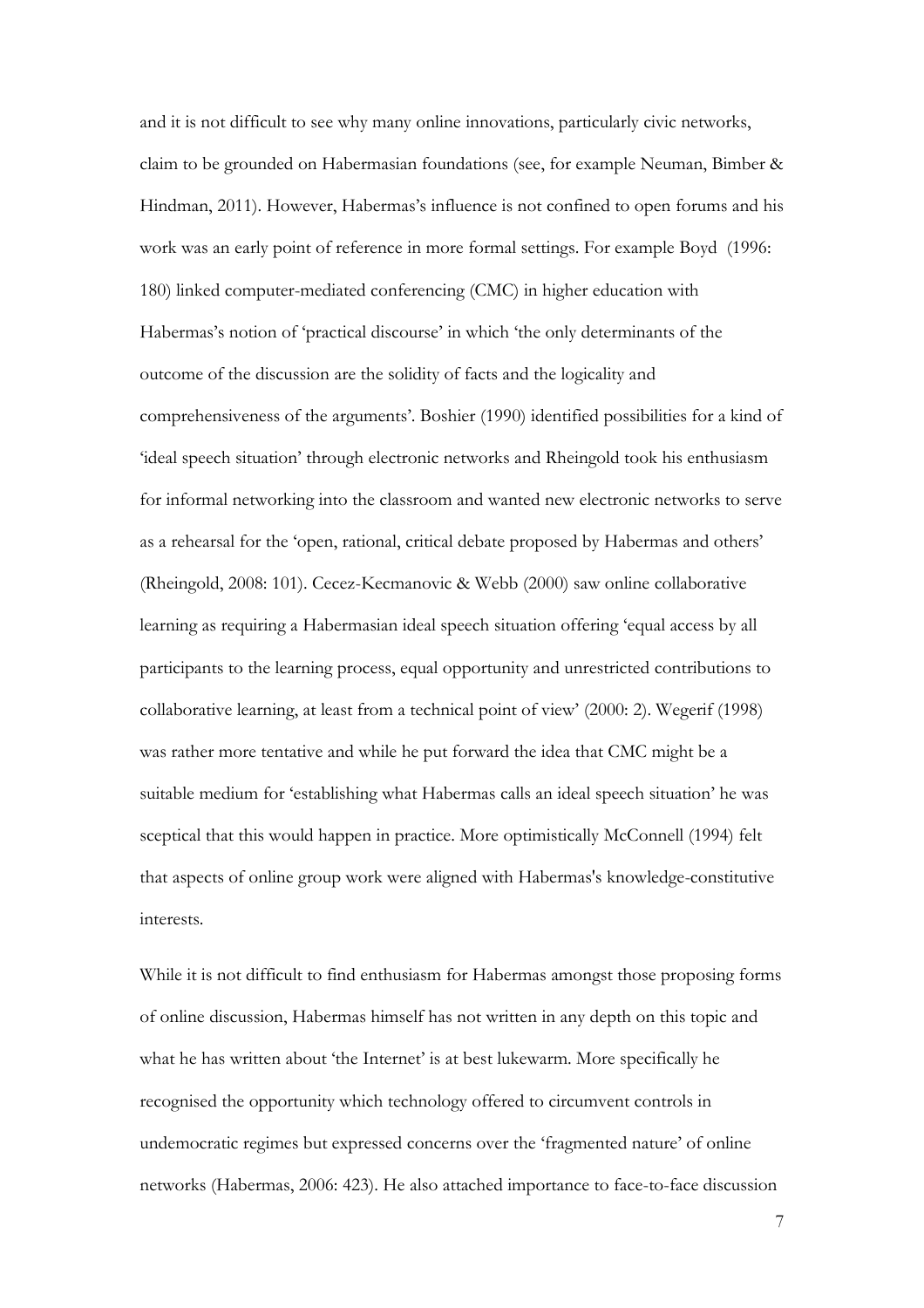when discussing modern mass media (Jeffries 2010) and indeed for Habermas the public sphere was constituted by face-to-face discussion of texts not the texts themselves. Limited as these contributions have been, they imply some scepticism in regard to the emancipatory potential of online interaction based, it would seem, on a perception that technology might limit a genuinely public discussion. Hence the purpose of this paper is to ask what, if anything, can we really learn from Habermas, which might be important or relevant in understanding the educational potential of online interaction?

#### **THE VALUE OF A HABERMASIAN PERSPECTIVE ON JOINT MEANING MAKING ONLINE**

In answering the above question our argument is that a Habermasian perspective offers a way of thinking about joint meaning making online by providing a **rationale for consensus;** a **distinction between strategic and emancipatory purposes;** and a **questioning of techno-romantic thinking.** Each is considered below.

Habermas, firstly, provides an ontological **rationale for consensus** (knowledge is fallible and the best foundation we have for validity is rational intersubjective agreement) and an epistemology for assessing the validity of a claim to knowledge (the force of the stronger argument). Learners need to construct their own understandings as there are no guarantees concerning the validity or transferability of pre-existing knowledge. On the other hand, something other than a purely subjective perspective is needed for there has to be a rigorous and ethical process for discriminating between different arguments /courses of action and this requires the kind of rational critical discourse captured by communicative action. As Bamber and Crowther put it, this in the context of f2f professional learning, it is through communicative discourse that learners 'construct ever more dependable, in the sense of justifiable and tested, normative structures on which action can be based' (Bamber & Crowther, 2012: 188).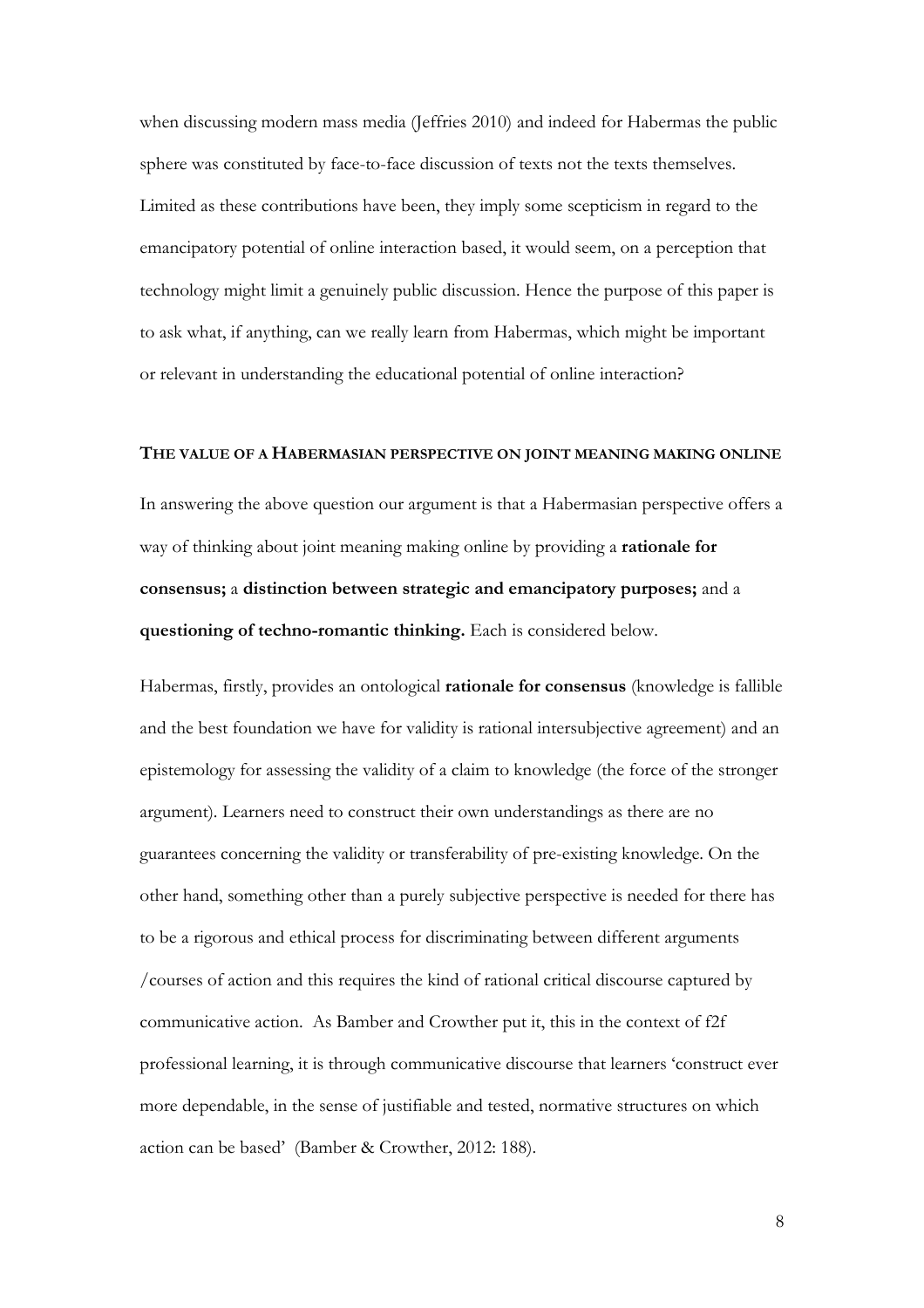Habermas is placed between post modernism, which he accused of 'performative contradiction' by employing concepts that only modern reason can provide only to undermine these very concepts (Habermas, 1987: 337-341), and an out-dated positivism, which claimed that there was an objective truth. Of course Habermas's position is far from unusual in regard to social theory or investigation of online spaces. Indeed it is often argued by those promoting online interaction that it is through the effort of explaining and defending positions that new knowledge can be generated (e.g., Scardamalia & Bereiter, 2006, Schrire, 2006). Furthermore, central to many conceptions of online knowledge building is the idea of searching for consensus, as seen, for example, in problem based learning (PBL) (e.g. Derry et al. 2006); virtual mathematics teams (e.g., Stahl, 2005; Wee & Looi, 2009); the generation of 'just in time knowledge' (e.g. Bonamy & Haugluslaine-Charlier, 1995) and of 'joint artefacts' (e.g. Murphy, 2004); models of community of inquiry (e.g. Garrison, 2007); the practice of peer assessment (e.g. McConnell, 2000) etc. Less ambitiously, collaboration and sharing of perspectives are also seen as providing opportunities for individual learning in the context of community participation (e.g. Salmon et al., 2010).

A Habermasian perspective on consensus, however, brings a distinctive perspective on joint meaning making as it recalibrates how we think about knowledge building and the kind of evidence that we can provide to show that knowledge building has taken place. For Habermas communicative action was concerned with the coordination of activity and, to the extent that it was reflexive and critical, communication could be considered communicative and to serve emancipatory purposes. Searching for consensus was important but only if claims to knowledge were intensely interrogated. For example, in recognition of Habermas's interest in language (Habermas, 2001), suppose a proposal were put forward to make English a common second language to be taught in all schools, either globally or, more realistically, within a particular geographical / political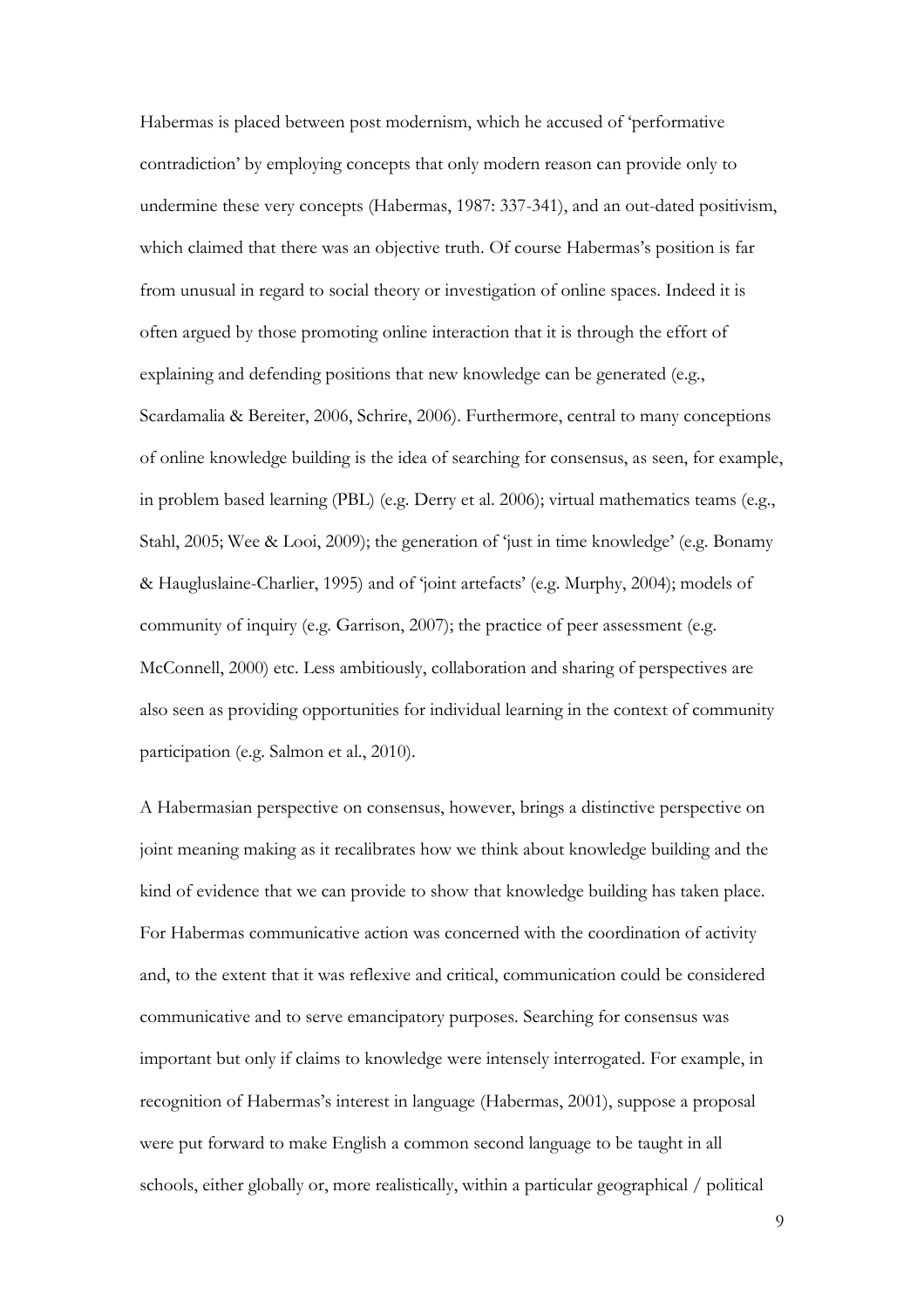region, on the grounds that this would facilitate cross national communication. Following Habermas's discussion of communicative action (see Habermas, 1990 and discussion in Beemer, 2006: 91-93) this proposal might be considered in terms of its *objectivity* (for example 'Is there, say, a case for thinking that a common language facilitates communication?'; 'Is the proposed second language comparatively difficult to learn?'); *sincerity* ('Is the proposal consistent with other statements that the proposer has put forward?', 'Has the proposer some special interest in promoting a common second language?'); and *rightness* ('Will a common second language advantage those for whom it also their first language?', 'Will it disadvantage those who have little facility for language learning?'). As the proposal is debated similar questions will be asked of other propositions and special focus given to the process by which any consensus was achieved, for example 'Did some participants defer to those with superior class or social positions?', 'Was the evidence available to everyone?', 'Were all able to contribute?' and so on. In practice, of course, there are restrictions on all discussions, subjective understandings will not disappear and, indeed, an important point to bear in mind is that *insincerity* in Habermas encompassed more than a deliberate attempt to mislead, it took in our own distorted understanding of our intentions. Nonetheless, through a commitment to communicative action, participants may move from subjectively held positions towards a reflexive understanding of their own position and, in the process, generate more reliable knowledge.

This argument for sustained debate is not of course ignored in the field of educational technology, but the research can often seem to be dominated by instrumental concerns (whether learning outcomes can be improved with the use of technology, e.g., Hiltz, et al., 2000); the fit of technology-supported collaboration with 'twenty first century skills' (e.g., Harasim, 1996); and a search for technological affordances (e.g., Boyd, 1996, Conole & Dyke, 2004). Problematic too has been an over reliance on analysing meaning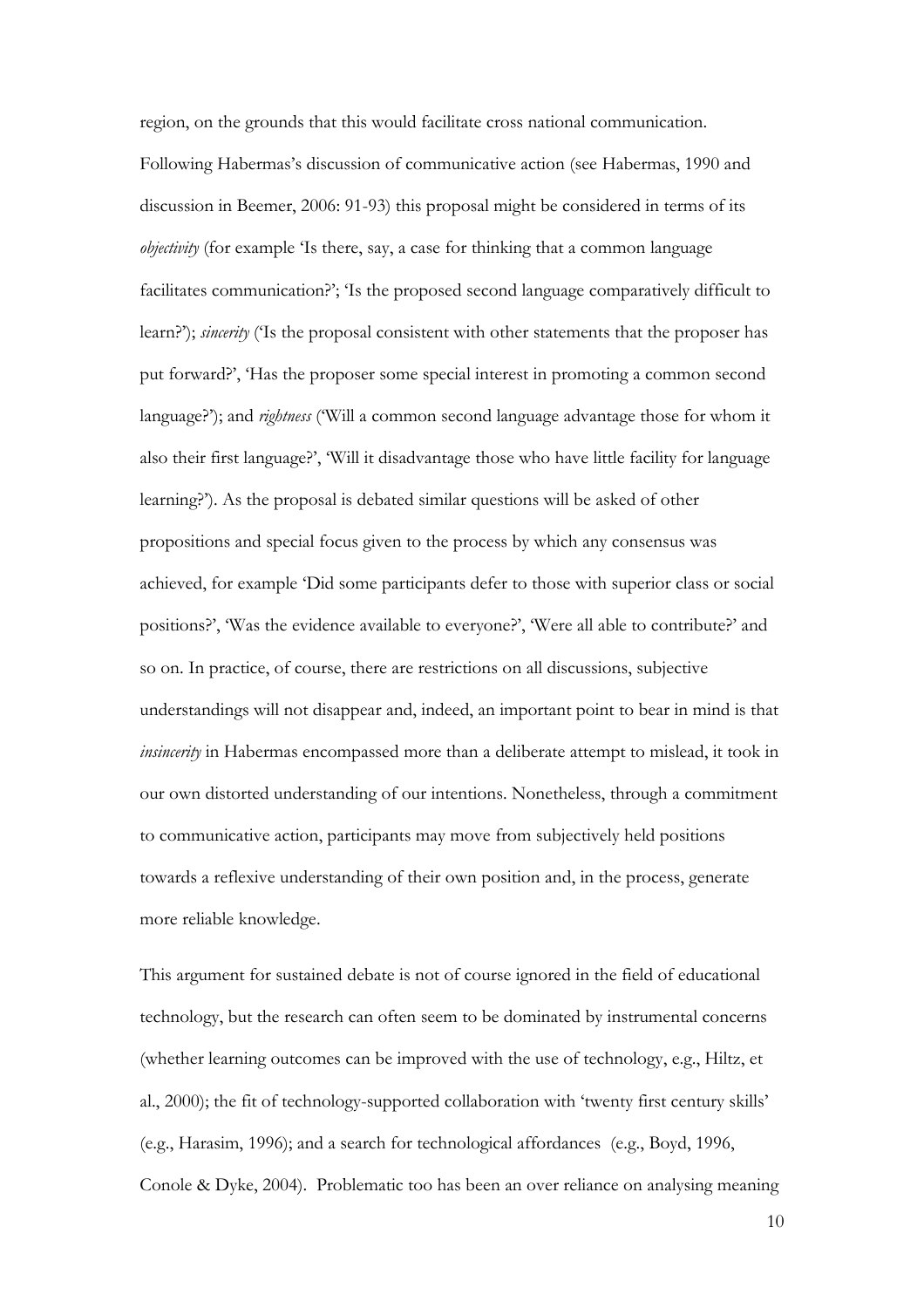making through content analysis of messages, as picked up, for example, in Wee & Looi (2009: 476-479). This interest in content analysis was triggered by Henri's (1992) initial use of *interactive, cognitive,* and *metacognitive* categories of content though frameworks were later refined (see De Wever et al. 2006 for an overview); for example Gunawardena et al.'s (1997) scheme included several categories, including *sharing/comparing of information; discovery of dissonance and inconsistency;* and *negotiation of meaning/co-construction of knowledge,*  which more directly address the process of knowledge building*.* These and other frameworks throw useful light on what is being discussed, and often by whom it is being discussed, but a Habermasian perspective asks a different, and often neglected question, 'Is what is being discussed 'true' and, if it is, how would we know?'

Thus a Habermasian perspective reminds us that a fundamental purpose for inquiry is to uncover 'truth' and here, Habermas introduced a distinction between **genuine** and **false consensus**. Genuine consensus requires unconstrained debate within an ideal speech situation and involves the interrogation of power among participants. What this means in practice is that the grounds for a claim need to be explored critically and with an underlying principle that all should show uncertainty and open up the possibility that they may be mistaken irrespective of their role or the positions they may seek to protect. As Dunn & Lantolf (1998: 431) argued, this in the context of academic discourse, when interpretations diverged, the task was not to 'engage in strategic or teleological discourse to convince an interlocutor to see things one's own way or to gain an advantage for one's own interests' but 'nothing less than active and intense dialogic engagement with these different discourses and world views'.

Key to a genuine consensus is an ideal speech situation. Habermas's concept can be and has been criticised for being idealised (for Lukes, 1982, it is infeasible), but unlike major works of Critical Theory Habermas is not easily dismissed as utopian, anti-technology in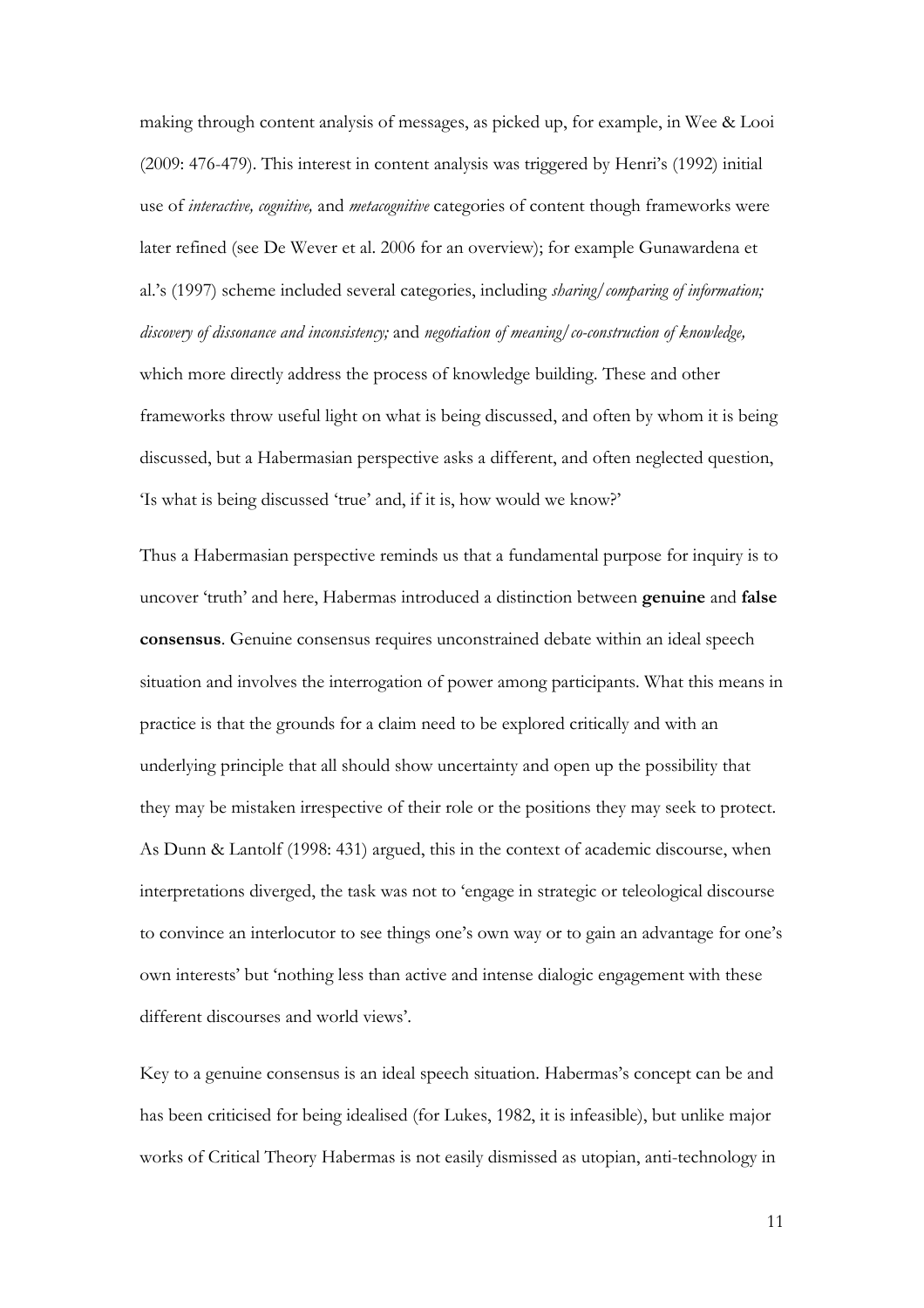intent or, in spite of his grounding in historical materialism, narrowly class based. Ideal speech was, at least for Habermas, something that could be experienced by all in part and in principle was understood by all those who commit to communication. However it was offered as a counterfactual and as such its purpose was to consider the gap (or a missed opportunity) between 'is' (what does happen) with 'ought' (communicative action). How can this critical perspective be applied to joint meaning making online? Perhaps the key insight it offers is that learning through online interaction is not and cannot be in itself 'learning by participation' in a community of practice (Lave and Wenger being a key point of reference for Gunawardena et al., 2009; Gray, 2004; Nett, 2008; Thomas, 2005 and many others). Instead learning is rather a particular form of participation in which we give reasons and make explicit claims to validity in full knowledge that we may have got it wrong, that our positions are distorting our understanding and that others will, in good faith, see things differently.

A critical approach is important as so many of the contexts in which online interaction is presented are benign – for example the formal learning environments cited earlier but also informal communities for support groups (e.g. Lasker, Sogolow & Sharim, 2005), interest groups (e.g. Barton, 2012) and professional networks (e.g. Gray, 2004). It is easy to be sanguine about the affective and motivational gains from participation in these contexts and to identify a process of 'knowledge building' without asking difficult questions as to the status of that knowledge. However there are plenty of less benign online contexts. These are often associated with informal participation, for example 'far right' groups in Belgium (e.g. Cammaerts, 2009) and race hate groups in USA (e.g. McNamee, Peterson & Peña, 2010), but they also include formal learning contexts as in Eve & Brabazon's (2008) discussion of highly 'gendered and sexualised' online discourse in the unexpected context of first-year university students in a physical classroom. These are all cases of participation through which members might too feel a sense of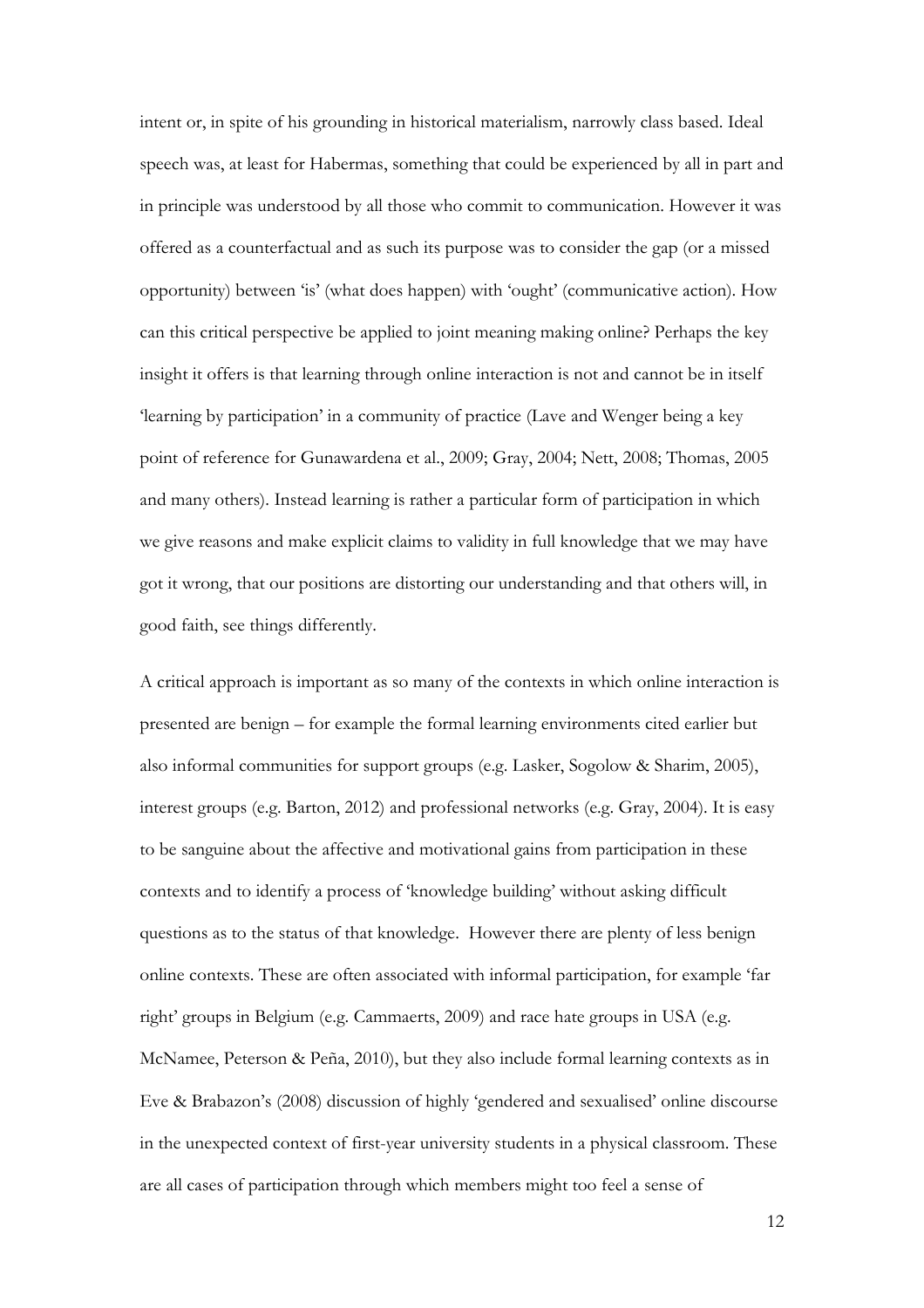connection, of empowerment and, if participation is learning, then learning is taking place. A critical perspective is needed to underline these claims for these three cases were ones of distorted communication, contexts in which strategic rather than communicative action was being promoted and in which sectional advantage not 'mutual recognition' was sought. In short members were concerned to gain at the expense of others.

It is now clear that a third contribution of a Habermasian perspective is that it **critiques a techno-romantic** view of technology. Here the earlier literature tended to see online settings, and asynchronous interaction in particular, as having advantages over f2f ones as a form of communication. In particular learners could easily initiate many-to-many discussions for themselves and they could respond as and when they saw fit. Many felt that power differentials were less obvious online (for example Hiltz and Turoff, 1978 and later, and subtly, Matsuda, 2002). Online interaction seemed to create new patterns of turn taking and to overcome the dominance of particular individuals. The archiving of messages was seen as allowing for more reflective argumentation and a 'rhythm', which better supported deliberative consensus (see, for example, Anderson, 2004; Boyd, 1996; Cecez-Kecmanovic & Webb, 2000; Harasim, 2000; Mason & Kaye, 1989; McConnell, 2000). There were features of online environments, for example a removed audience and an absence of immediate feedback, which could lead to lessened inhibition but these could also support intimacy and group bonding as, for example Barak, Boniel-Nissim & Suler (2008) argue in the context of online support groups.

Some of these, often earlier, claims about online affordances have become seen as overstated and it is recognised that participants in both formal and informal environments are differentiated in their behaviour. For example, as Cecez-Kecmanovic & Webb (2000) identify, learners will have different orientations to learning; achieving an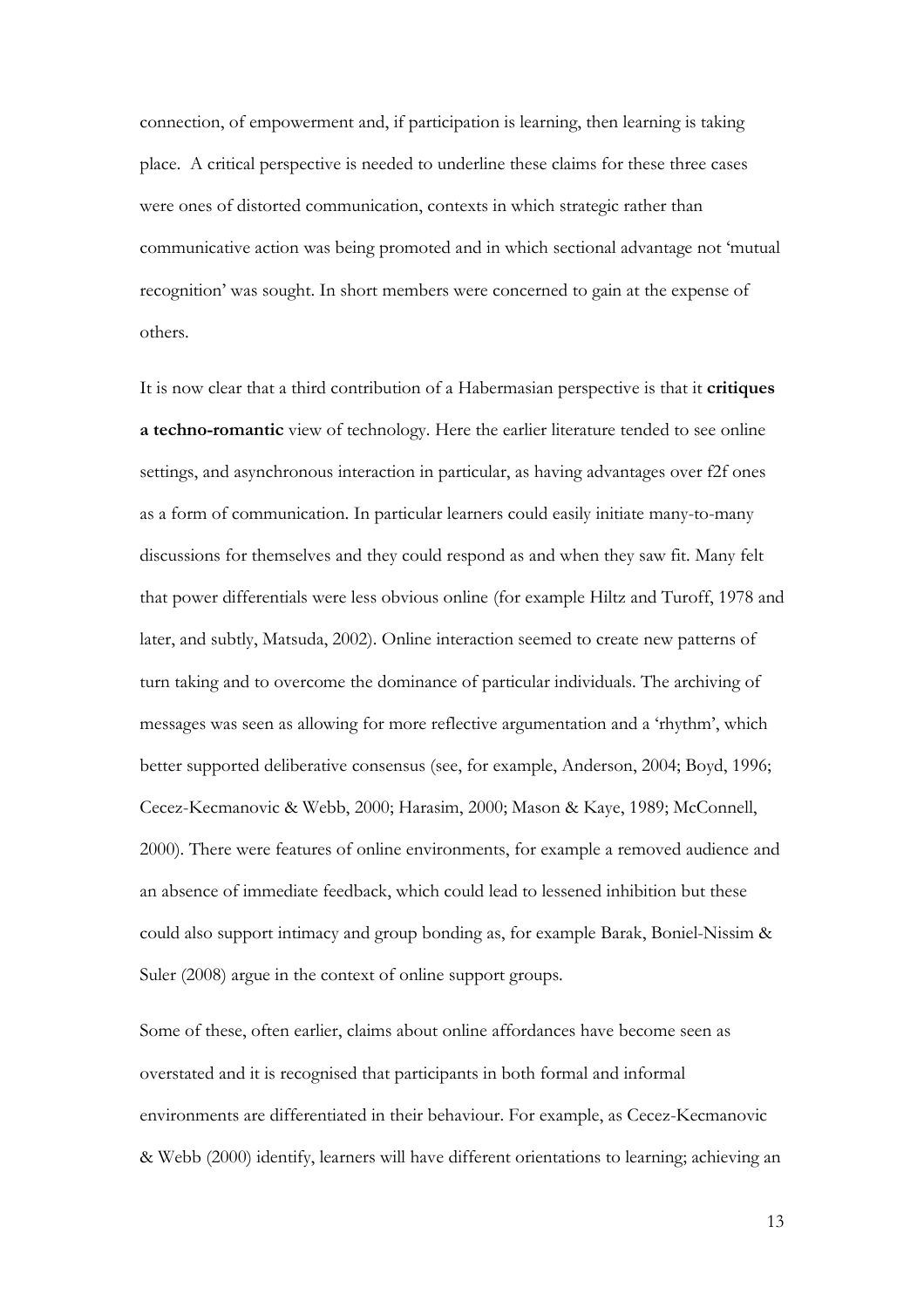end; and self-presentation. Only some members of forums appear willing or able to engage in exploratory talk (Littleton & Whitelock, 2005), only some will lead discussion in open settings (e.g. Butler et al., 2002) and significant numbers prefer to act the role of so-called 'lurker' (e.g. Takahashi, et al., 2003). Participants are differentiated in their attitudes, self-confidence, self-esteem, cultural background and linguistic ability. As Coco and Short (2004) put it, in the context of civic networks but of wider significance, online communities are 'social constructions' and reflect existing patterns of power and cultural constraints as well as habits and history. Thus technology really might allow new environments for, and new forms of, interaction, but the attempt to draw conclusions from particular technological affordances is 'putting the cart before the horse'. A Habermasian perspective, in contrast, would start by asking how can genuine consensus be reached before considering the media, which could be employed to support the participants in reaching a consensus.

# **Problems with a Habermasian perspective**

A Habermasian perspective, it is argued, enables a critical view of online interaction, one that is focused on the process of deliberative discourse not on the 'affordances' of the technology. Such a perspective would support members in their attempts to reach genuine consensus, at least consensus concerning what should count as evidence when promoting and critiquing their respective positions. A Habermasian perspective provides, too, a rigorous and more defensible ontological and epistemological basis for knowledge building. Should we all then be Habermasian? There are problems with Habermas and three have particular relevance in the context of online meaning making: a perceived **privileging of discourse over action,** a **lack of practical detail;** and **the infeasibility of consensus.**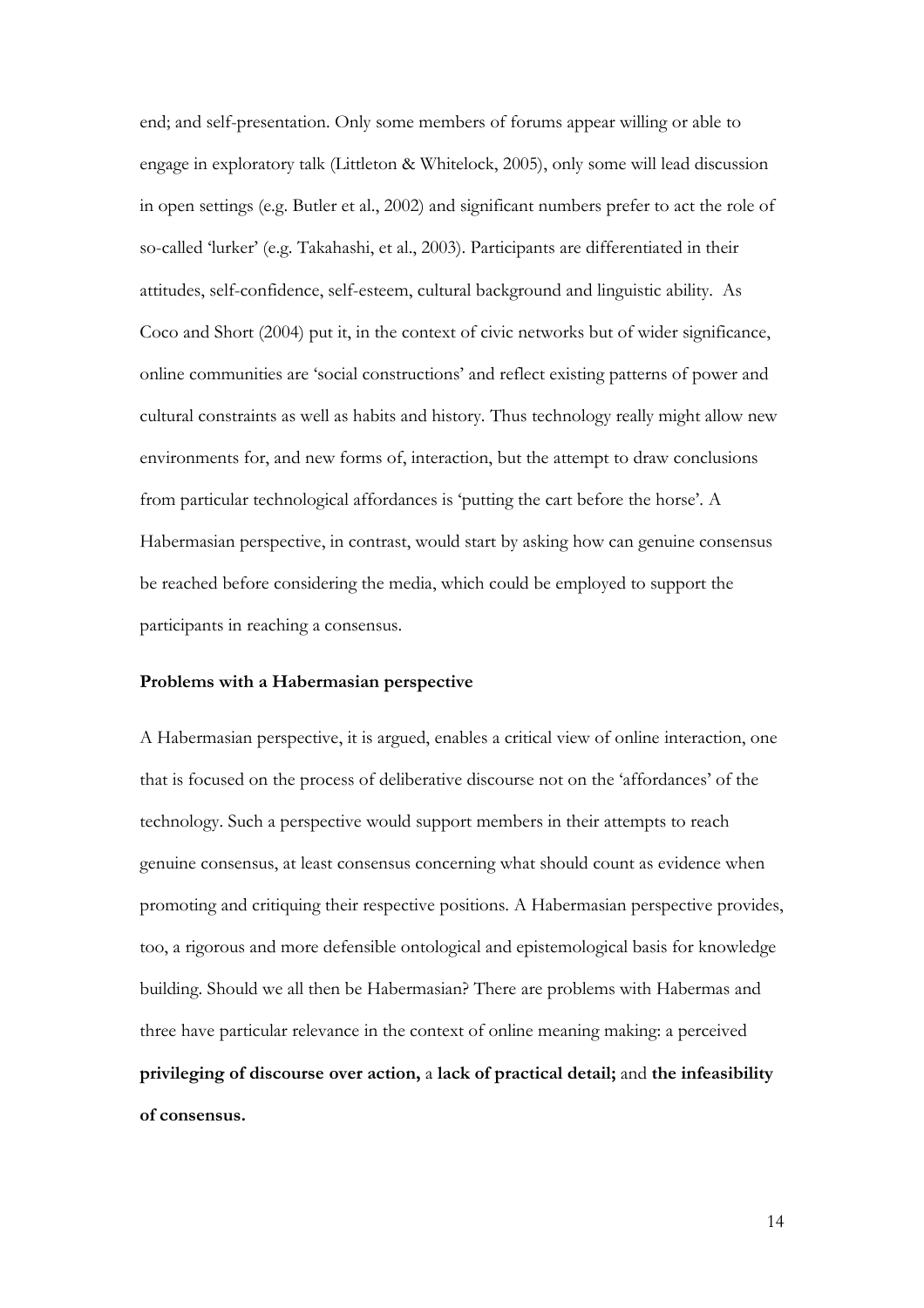A general complaint made about Habermas is that he was **privileging a kind of white, middle class discourse** (e.g. Chernela, 1997) and idealising language (e.g. Susen, 2013). In fact these criticisms, alongside a greater concern for the sociological constraints on emancipatory action, were to some extent at least addressed by Habermas in his later work. For example, in discussing feminism and the politics of equality he argued that it was not enough to provide legal basis for equality without touching the 'fundamental levels of a society's cultural self-understanding' (Habermas, 1998: 209). Perhaps the more telling criticism of Habermas's communicative action was that it privileged discourse over action, and a very wordy abstract style of discourse at that. To his critics Habermas was envisaging an almost endless revisiting of the conditions for consensus that had little appeal in practical contexts. It is, therefore no surprise that, say, Garrison, Anderson & Archer (2001) aligned their community of inquiry model with Dewey rather than Habermas. For while Dewey and Habermas both held largely 'pragmatic' positions on knowledge building and consensus, and both drew on the earlier work of Peirce, Dewey offered a more action oriented approach, though note not one based on trial and error (Dewey, 1922 [2007]:190). Dewey, however, offered a less nuanced and less sociological description of inter-subjective agreement and Habermas, rather than Dewey might have greater relevance for the specifically discursive dimension of meaning making in the field of CSCL.

Habermas's work is often seen as **particularly abstract** and not translatable into a framework of analysis. In part this is because there is not one single version of Habermas to work from – though a communicative reason has been a common concern throughout his work - and in part it is because Habermas has carried out few empirical studies, and of course relevant to our case, none pertains to online worlds. However, he does provide some principles from which educators can work, including key questions related to the *design, leadership* and *research* of online interaction.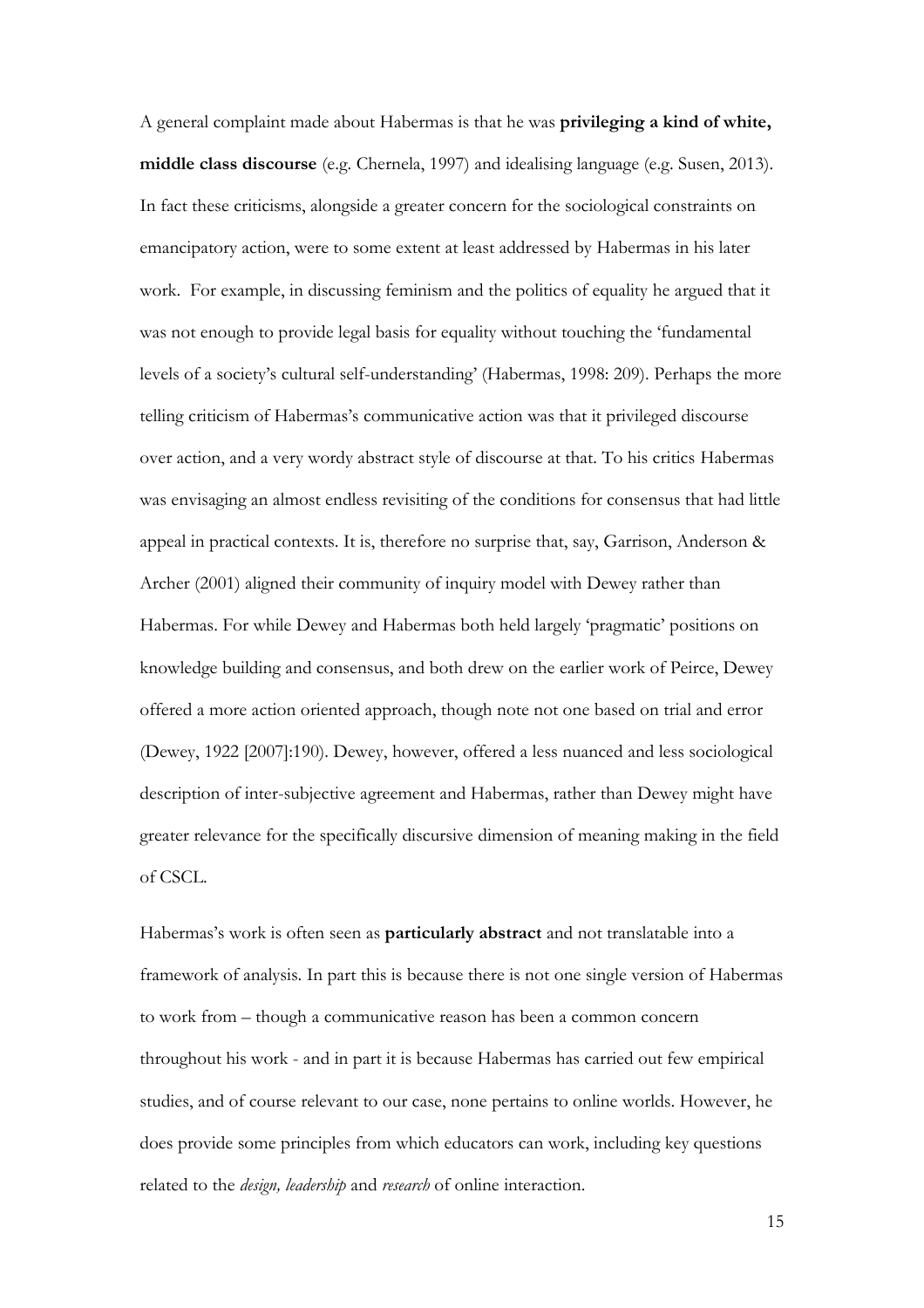Turning first to the *design of online interaction,* Habermas can help frame the right question ('How can discussion be generated and a sense of reciprocity be best maintained?') rather than say which strategies should be adopted. Thus approaches such as PBL, inquiry learning, reciprocal teaching, co-mentoring and so on may be valued as providing triggers for, and motivations to sustain, discussion but they need to be evaluated critically. For example, from a Habermasian perspective, designers will want to ask whether strategies lead participants to adopt surface or instrumental strategies as often seems to happen in practice and whether small-group working would lead to the generation of strategic groups interests at the expense of a wider more public discussion.

In respect to the *leading of* discussion, Habermas can help direct attention as to whether the performance of the role of a tutor in formal learning settings (or moderator role in informal ones) contributes to, or constrains, open debate. On one hand having a tutor might introduce too high a degree of asymmetry within groups, after all a tutor has a power and prestige denied to others (see McConnell, 2000). On the other hand, the tutor might help maintain a sense of reciprocity by, for example, identifying asymmetries and patterns of deference; reminding participants that all points of view need to be considered; and modelling a reflexivity which might be new for some and difficult to embrace. In considering their interventions, tutors are faced with two possible 'performative contradictions'. The first is that they act in the belief that it is only through their own efforts and direction that emancipatory learning can be 'delivered'. This is a contradiction as it views the learner as strategically compliant. The second, rather different, contradiction is that tutors show a lack of sincerity by pretending they do not have specialised knowledge to offer, or do not notice things which are noteworthy, when in fact they do (a point well made in Bamber & Crowther, 2012). Faced with these challenges tutors might need to accept that learning is invitational, but that they have the responsibility to help support discussion while seeking to reduce asymmetry by showing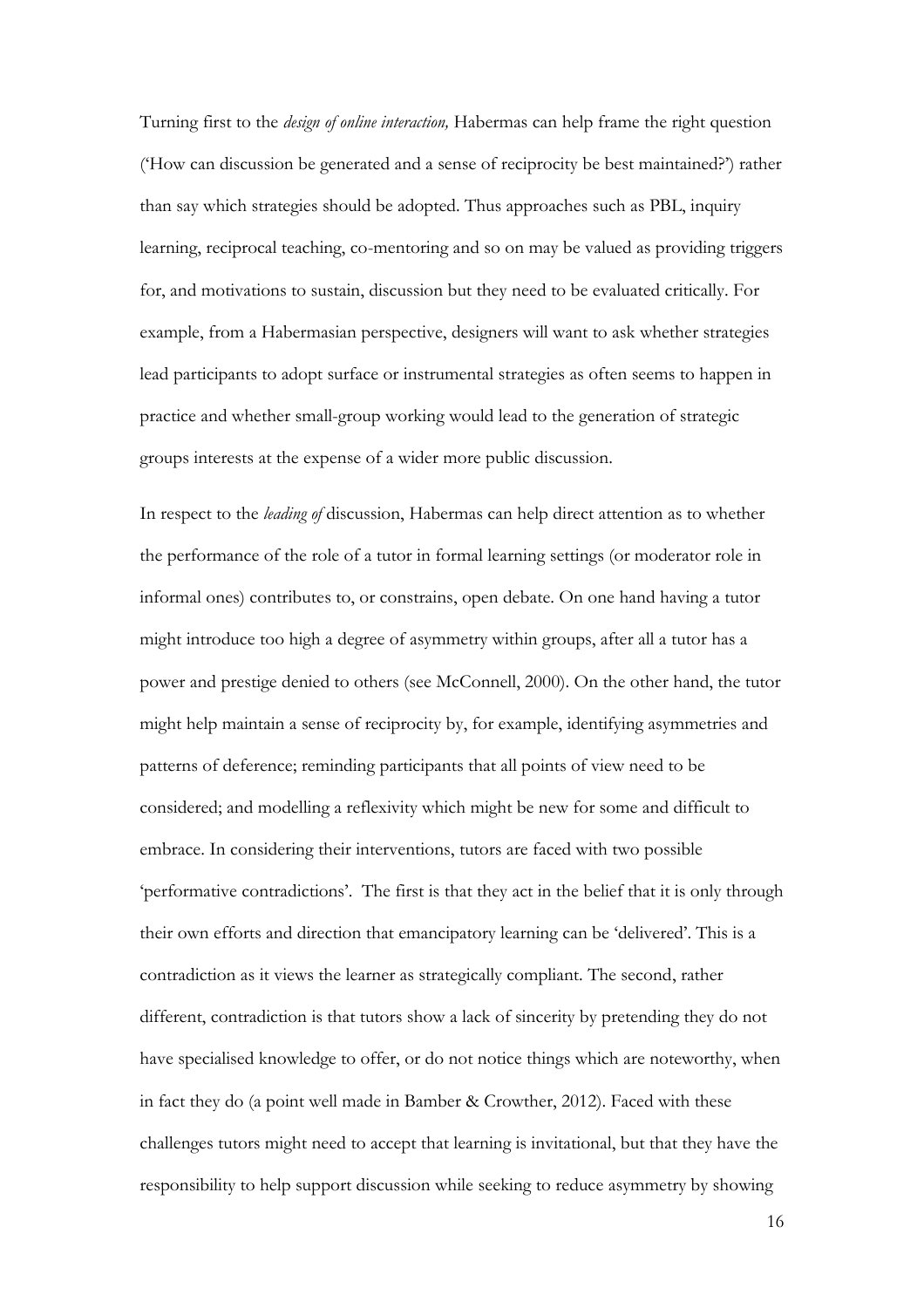uncertainty and exercising reflexivity. This is a stance well modelled in the particular circumstance of mentoring in Yukawa (2006: 220 – 221).

A wider responsibility for those leading discussion, though one going beyond the scope of an individual tutor, is to offer support to those lacking confidence and communicative competence to take part. This is to recognise that open communication is not simply secured by giving everyone the 'de jure' right to participate but that 'de facto' there are those who feel less powerful, either for personal reasons and / or because of 'distorted classification roles'. Reducing asymmetry is a challenge for those exploring the implications of Habermas's thinking in f2f settings (e.g. Gillespie et al., 2014) and a general focus for those seeking to establish more democratic civic online networks (e.g. Pinkett, 2003); experiences in both cases point to the size of the challenge and the resources needed to address it.

Finally, in relation to *research*, Habermas's concern for validity claims and the moral purpose of communication can be adopted as a lens on activity rather than a particular method or methodology. Three cases illustrate this. In the first Hansen, Berente & Lyytinen (2009) used a Habermasian perspective to understand collaborative activity to produce entries in the online encyclopaedia Wikipedia. In this study Wikipedia could be regarded as an environment for rational discourse to the extent to which:

(1) actors sincerely intend to engage in a cooperative search for truth; (2) through a formalized structure; (3) by excluding the use of force; (4) by meeting the rules of the ideal speech situation; (5) while engaging in a discourse that is open and continued for an extended period. (Hansen, Berente & Lyytinen, 2009: 42)

The authors were cautiously optimistic that Wikipedia conformed to these requirements, but this is not the key point. Rather, the study showed that judgements about the quality of online interaction hinged on the process of communication and the ethical purposes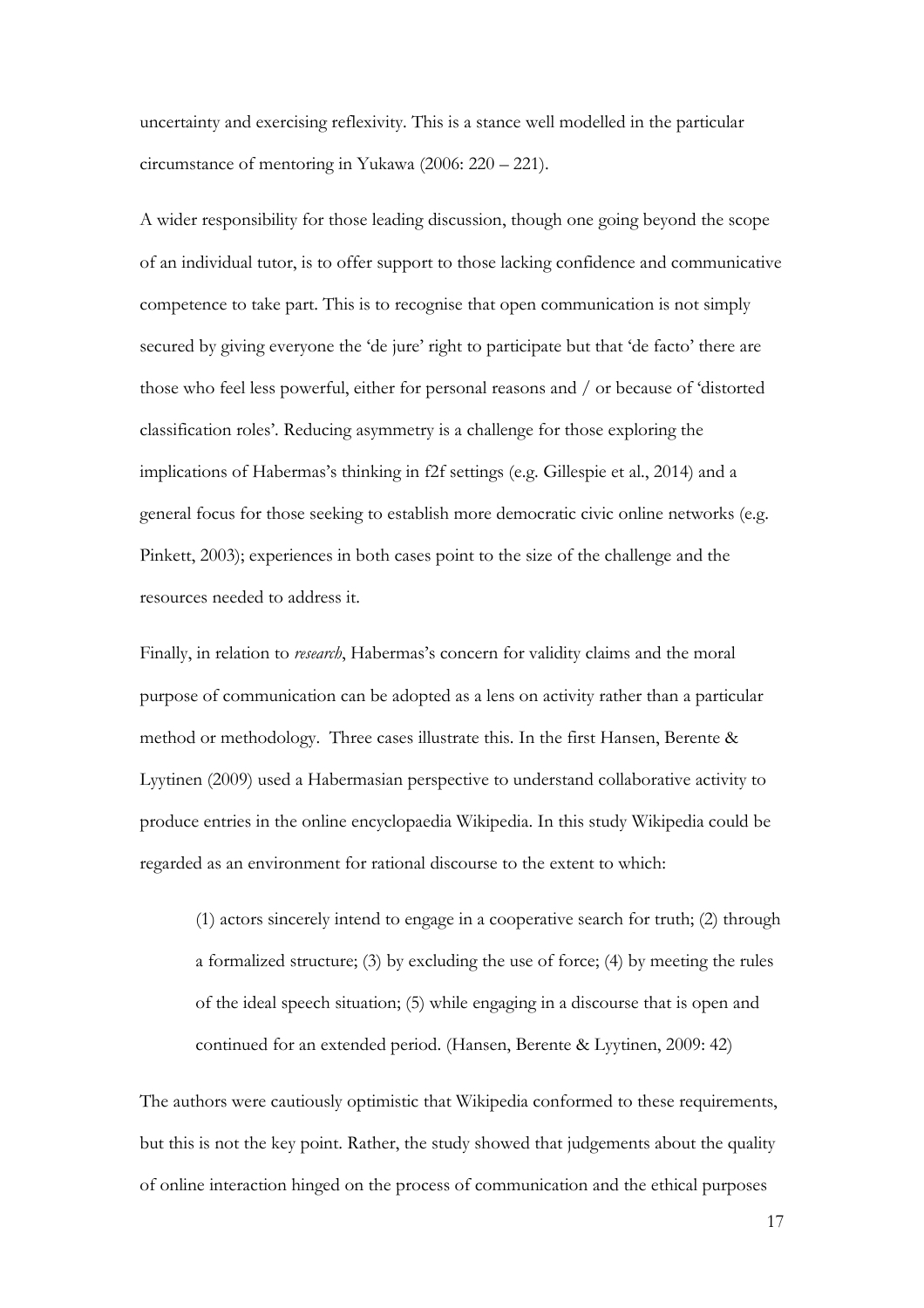which communication served. In a second example, Schwarz & De Groot (2007), with a nod towards Habermas, sought to evaluate an innovation in the history classroom by showing that autonomy, collaboration, commitment to reasoning, ethical communication and procedural mediation were important foci for evaluation of an online environment. In a third example, Yukawa's (2006) interest in intersubjective understanding led to a concern for 'truth, sincerity and rightness' as evidence of the co-construction of knowledge. This led to the marshalling of evidence within a narrative inquiry of two graduate students' projects related to telementoring of school students.

These three studies took different approaches but all treated knowledge building as a process rather than 'a thing'; and drew on different sources of data including online texts, student assignments, journal entries and interviews. The relationships between researcher and those being researched went beyond surface reading of online texts and evaluation of learning outcomes went beyond the instrumental.

However, the three examples all concerned indeterminate contexts or at least ones in which there was an easily perceived normative dimension. Introducing such a dimension may be less intuitively obvious in more abstract fields of inquiry, for example the learning of mathematics - a frequently reported context in the field of CSCL (e.g, Stahl, 2011; Wee & Looi, 2009). One way to show the relevance of a Habermasian perspective here is to draw on accounts such as Morselli & Boero's (2009) study of students' understanding of mathematical proof, albeit a study undertaken in a f2f context. In this paper the authors accepted that there were objective grounds by which the 'rightness' (or 'objective epistemic rationality') of an argument could be judged but they drew on Habermas to show that mathematical knowledge could not be reduced to the realm of instrumental reasoning ('Does procedure X give the right answer?'), arguing instead that questions of mathematical proof necessarily involved intersubjective understanding for which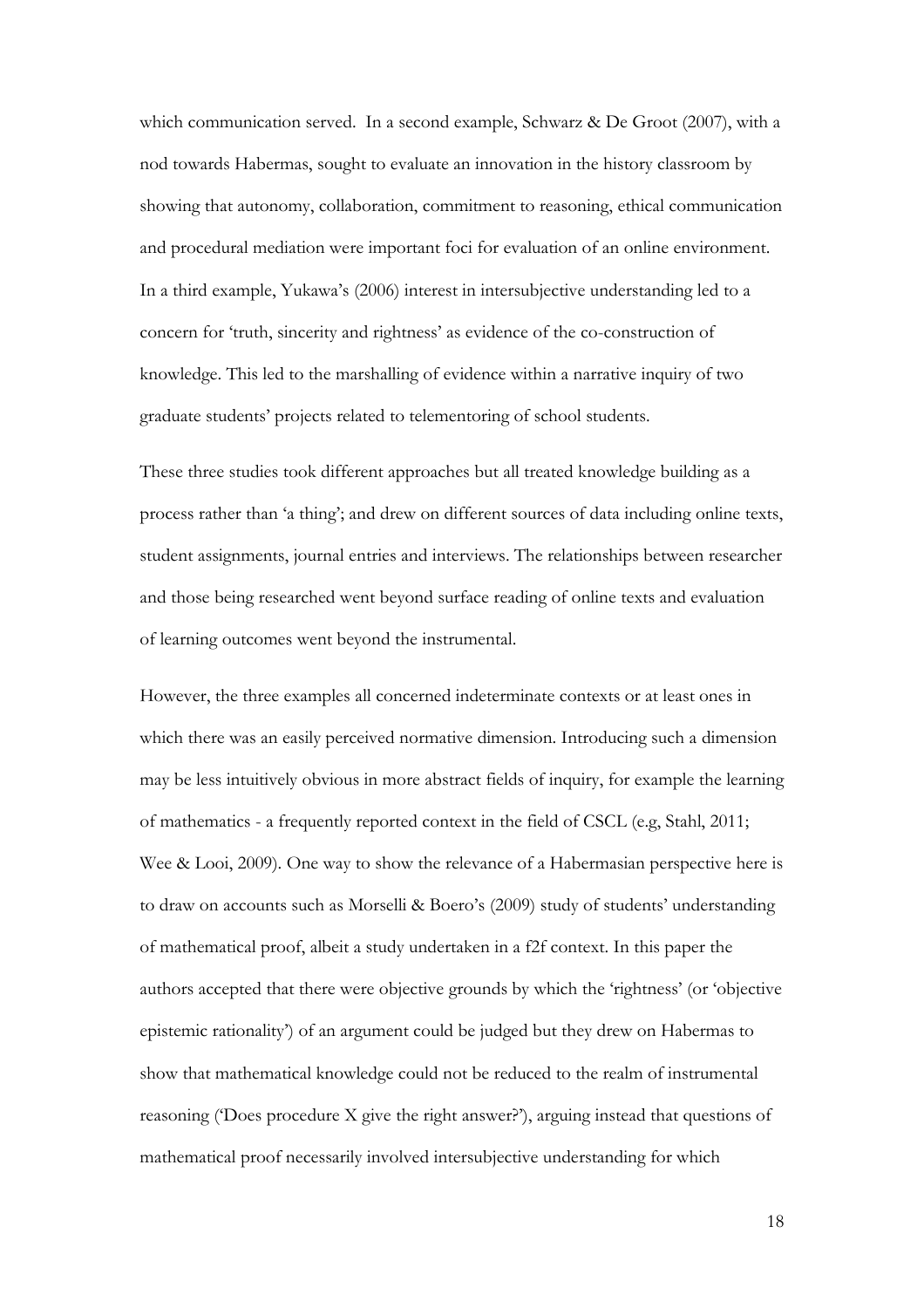communication was essential. Habermas's work has further been helpful in analysing group work in the teaching and learning of mathematics not just to provide insight into how meaning is negotiated in a classroom but how communication and collaboration can break down into strategic positioning (e.g. Kent, 2013). Neither Kent nor Morselli and Boero, however, drew on the ethnomethodological approach associated with CSCL research into Virtual Math Teams (see for example Koschmann et al., 2004). This leaves open the question as to whether there can be some overlap between Garfinkel's ethnomethodology and Habermas and the work carried out in these respective traditions. Beemer (2006), amongst others, thought there could be in that both Garfinkel and Habermas are concerned with fine-grained analysis of language and exploring patterns and sequencing, both are concerned too with how order is established in conversation and with what consequences. However, an important difference is that Habermas explored intentionality (not least due to a concern for 'sincerity') and work carried out within the Habermasian tradition has sought to directly address structural limits on agency in distinctive ways.

The third criticism, and the one that goes right to the heart of Habermas, is that **genuine consensus is not achievable** or even desirable. This is taken up in the context of online collaboration by Hodgson & Reynolds (2005) – though note that their paper is not an argument with Habermas and there is much in its critique of a technological reductionist approach to learning which fits easily into Habermas's 'anti scientism'. Hodgson & Reynolds, however, in contrast to Habermas saw consensus as coercive:

To be a member of a community usually entails subjugation to its core values and norms of behaviour, and to deviate from these in resisting assimilation is to run the risk of becoming marginalised in order that the integrity of the community is preserved (Hodgson and Reynolds, 2005: 16).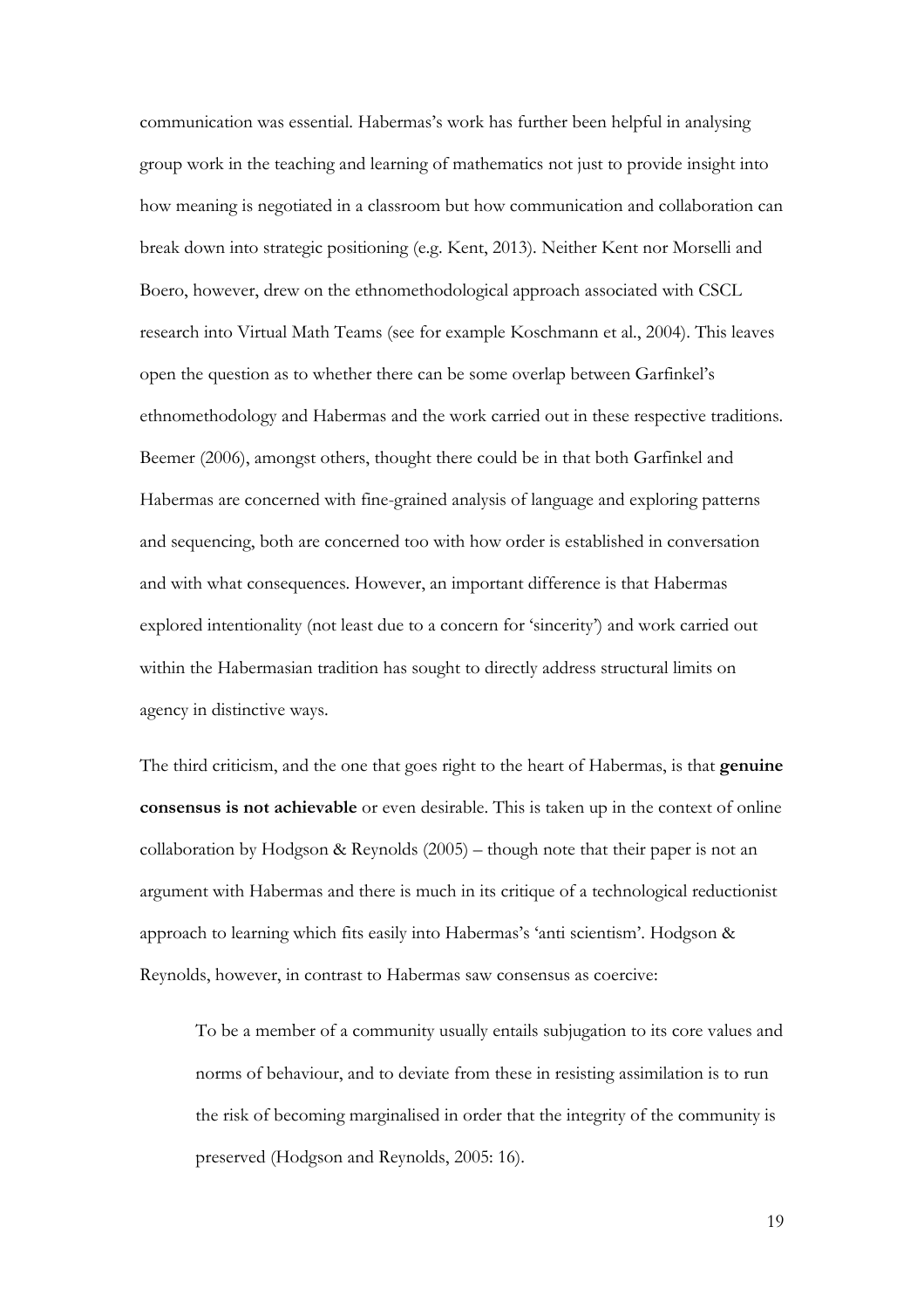Thus striving for consensus may be felt oppressively particularly by those holding minority or counter cultural views and the authors argue instead for looser networks of online learners and recognition that our sense of identity shifts as we move in and out of groups and communities. In short the authors saw value in pluralism and the acceptance of difference as both welcome and democratic. In fact their perspective on online interaction ends up resembling a kind of networked individualism proposed by Wellman, Boase & Chen (2002) more than a Habermasian discourse community, though they took the metaphor of 'city life' to capture their proposal for a tolerant, 'live and let live' online cosmopolitanism.

There is much here that is attractive but there are objections to embracing online 'city life'. For example, from a Habermasian perspective consensus is an aspiration, rather than a literal outcome of discussion. In practice the best we can do is to strive towards consensus, while recognising the unstable nature of that consensus and being transparent with our claims to validity. Discussion can finish with an agreement to disagree but in the process participants may gain a reflexive understanding as to why they disagree and a move towards intersubjective understanding and mutual recognition. It is the attempt to reach consensus that is both a moral and genuinely educational one and if rational consensus were to be dismissed as a possibility then the scope of any discussion would be diminished along with its emancipatory potential.

Furthermore, while the evidence is mixed, there is at least a realistic prospect that, under the right conditions, reaching greater intersubjective understanding is possible. Habermas, himself, cited several empirical studies to show this was the case or, in his own words, that 'the process of group deliberation resulted in a unidirectional change and not in a polarization of opinions' (Habermas, 2006: 414). There is further cautiously optimistic support in research on an Internet enabled public sphere. For example Price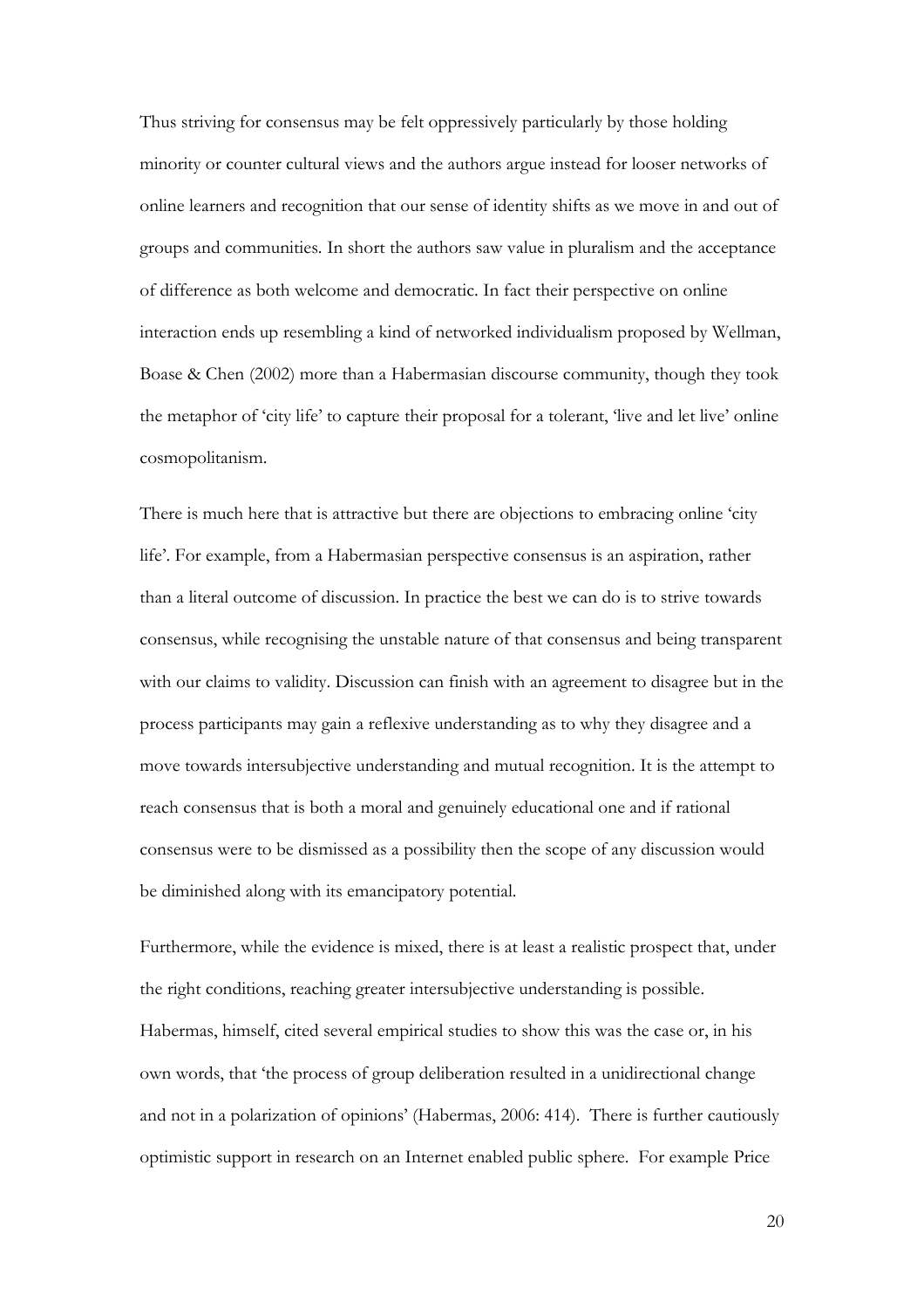(2009) found that in two citizen panels in the USA in which political discussion took place over an extended period some open exchanges of controversial ideas took place and a 'more nuanced understanding of issues' reached. In the online classroom collaboration has been seen as fostering understanding of other viewpoints and Austin (2006), in work involving schools in Ireland and Northern Ireland, argued that structured pedagogic interventions across cultural divides could 'widen perspectives' and provide knowledge about the 'outgroup'. Of course conditions are important and not all evidence points the same way. The 'Internet', particularly in anonymised, unmoderated spaces, can provide a stage for political extremism, strategic intransience, bullying and intimidation. As Austin (2006) also discussed forum members, faced with points of view, which threaten their status, may end up holding on to their existing positions with greater certainty. However while context is everything, it is not difficult to imagine that participants committed to 'the cooperative search for truth' might come closer to understanding each other and move towards agreement based on rationale grounds. They may be able to see such movement as 'emancipatory' as well as take advantage of more instrumental benefits, almost, as in Lewin's early work on groups, irrespective of the decisions that are taken (Lewin, 1997 [1951]). At least a case can be made that it is worthwhile to make the effort.

Perhaps a more subtle response to Hodgson and Reynolds is to accept that consensus is in practice unlikely but to throw out striving for consensus as *one* aim of online interaction is perverse. Outhwaite (2013) teasingly suggested that for Habermas to think about language primarily in terms of communicative rationality was to hold as fundamentalist position as catholic doctrine which considered sex solely in terms of procreation. Thus if looking *only* to celebrate, in online or off line contexts, the diversity of communication, the creativity and playfulness of performance, the opportunities for shuffling between various versions of self as well as the sheer utilitarian value of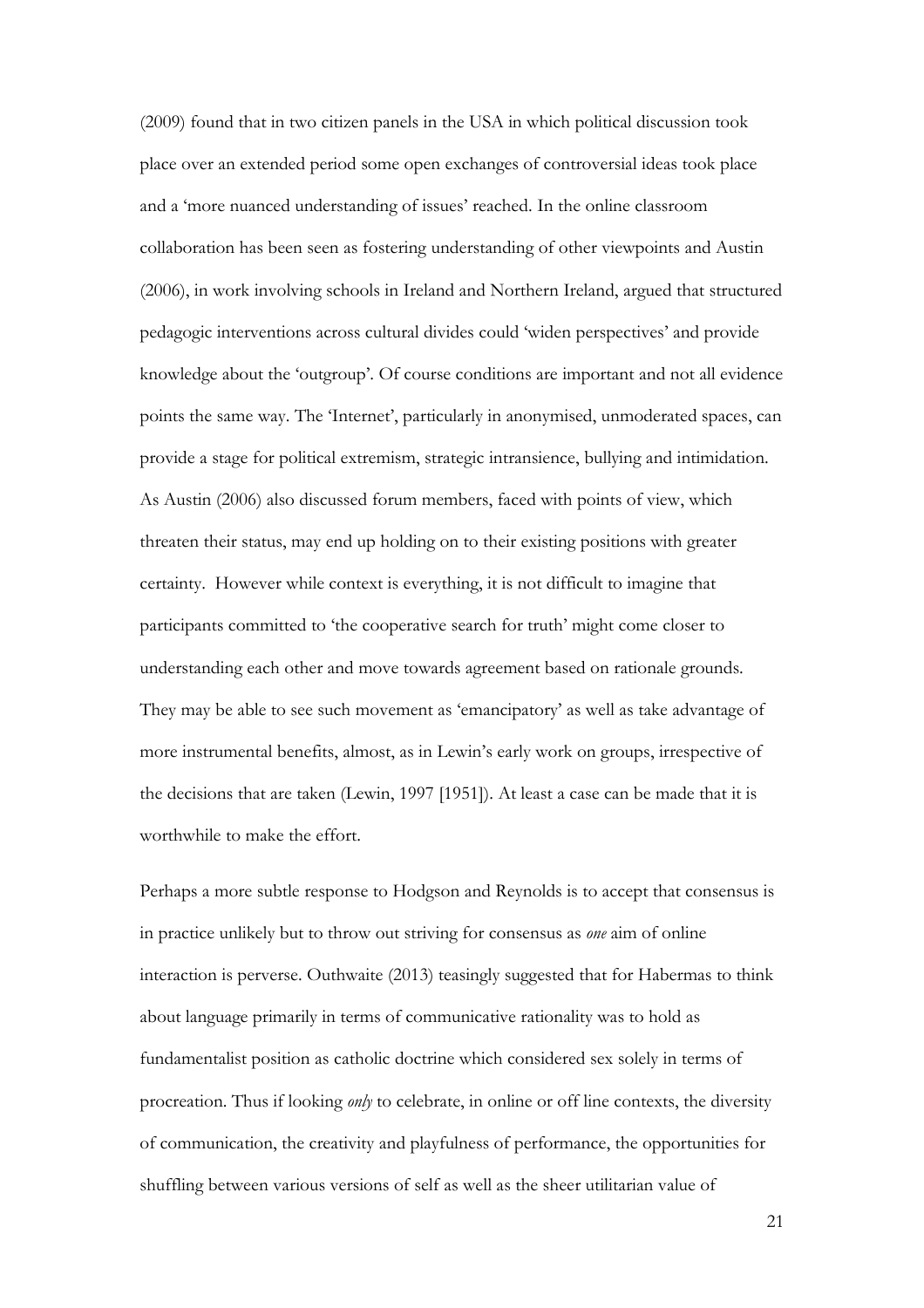exchange of information we can give Habermas a miss. If we want to imagine how one purpose of online interaction might be to promote intersubjective, reflexive understanding then it is to Habermas we might turn.

# **CONCLUSION**

Habermas offered a perspective on language: how we use language and with what consequences. He did this from a critical theory tradition and presented a picture of communicative action that was optimistic, but in its exploration of the different realms to communication was demanding. We have suggested that a Habermasian perspective on joint meaning making online is possible and such a perspective will be concerned with the striving for genuine consensus through unconstrained dialogue, a process in which participants interrogate their own beliefs and actively engage with opposing points of view. Habermas offers a corrective to the overly literal accounts of knowledge building in the educational technology literature. A Habermasian perspective asks us to view participation critically and not to reduce learning to participation. Criticisms of our Habermasian perspective include a lack of practical detail and a sense that it is not sufficiently action focused. While critics would argue that genuine consensus is not achievable, from Habermas we can better understand the importance of striving for such consensus. Habermas reminds us that at heart it is though language that we understand the world and coordinate our action in the world.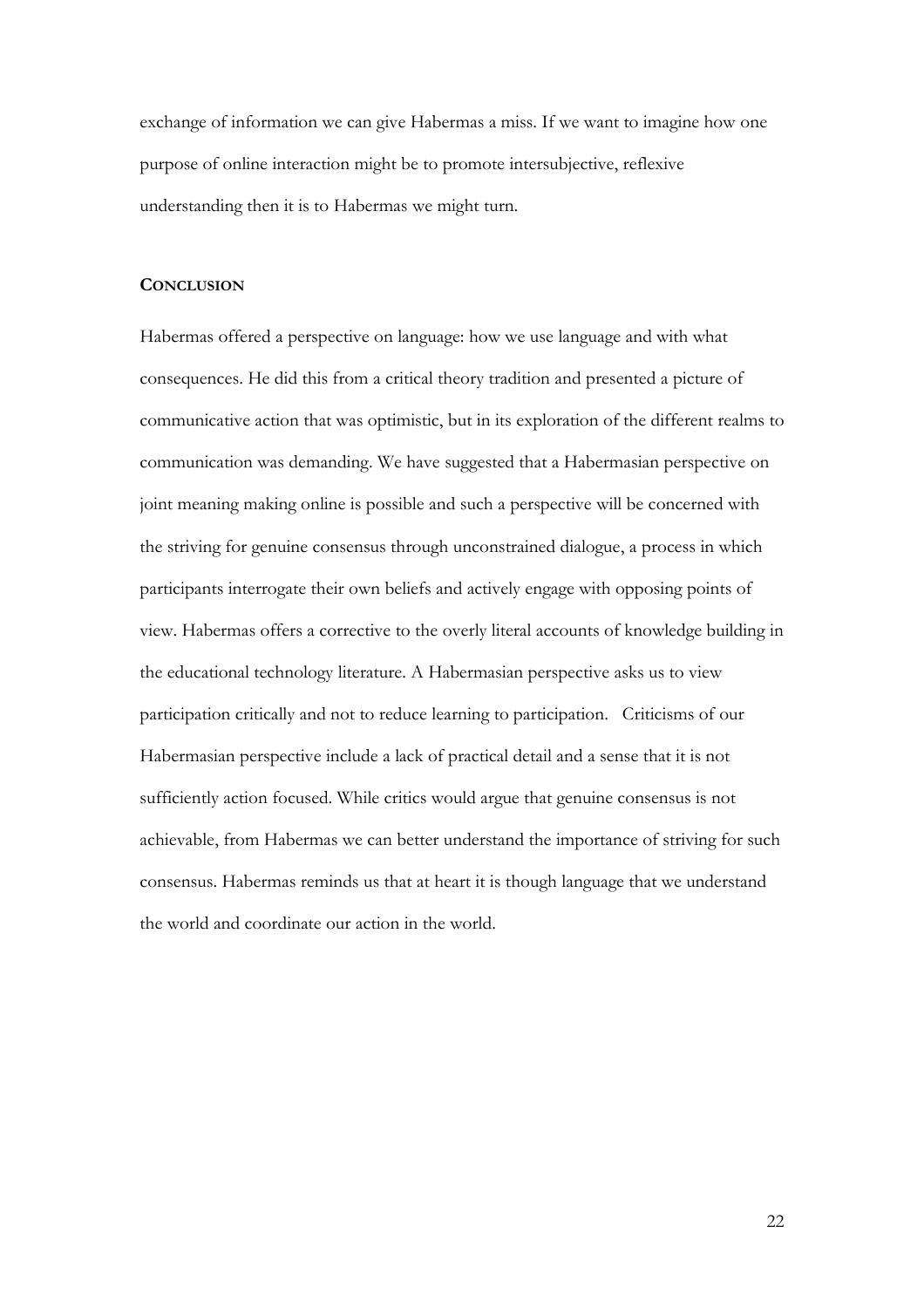#### References

Anderson, B. (2004). Dimensions of learning and support in an online community. *Open Learning: The Journal of Open, Distance and e-Learning, 19*(2), 183-190.

Austin, R. (2006). The role of ICT in bridge-building and social inclusion: theory, policy and practice issues. *European Journal of Teacher Education*, 29(2), 145-161.

Bamber, J., & Crowther, J. (2012). Speaking Habermas to Gramsci: Implications for the vocational preparation of community educators. *Studies in Philosophy and Education, 31*(2), 183-197.

Barak, A., Boniel-Nissim, M., & Suler, J. (2008). Fostering empowerment in online support groups. *Computers in Human Behavior, 24*(5), 1867-1883.

Barnett, R. (2004). The purposes of higher education and the changing face of academia. *London Review of Education, 2*(1), 61-73.

Barton, D. (2012). Participation, deliberate learning and discourses of learning online. *Language and Education, 26*(2), 139-150.

Beemer, J. (2006). Breaching the theoretical divide: Reassessing the ordinary and everyday in Habermas and Garfinkel. *Sociological Theory*, 24(1), 81-104.

Bonamy, J. & Haugluslaine-Charlier, B. (1995). Supporting professional learning: beyond technological support. *Journal of Computer Assisted Learning,* 11(4), 196-202.

Boshier, R. (1990). Socio‐psychological factors in electronic networking. *International* 

*Journal of Lifelong Education, 9*(1), 49-64.

Boyd, G. (1996). Emancipative educational technology. *Canadian Journal of Educational Communication, 25*, 179-186.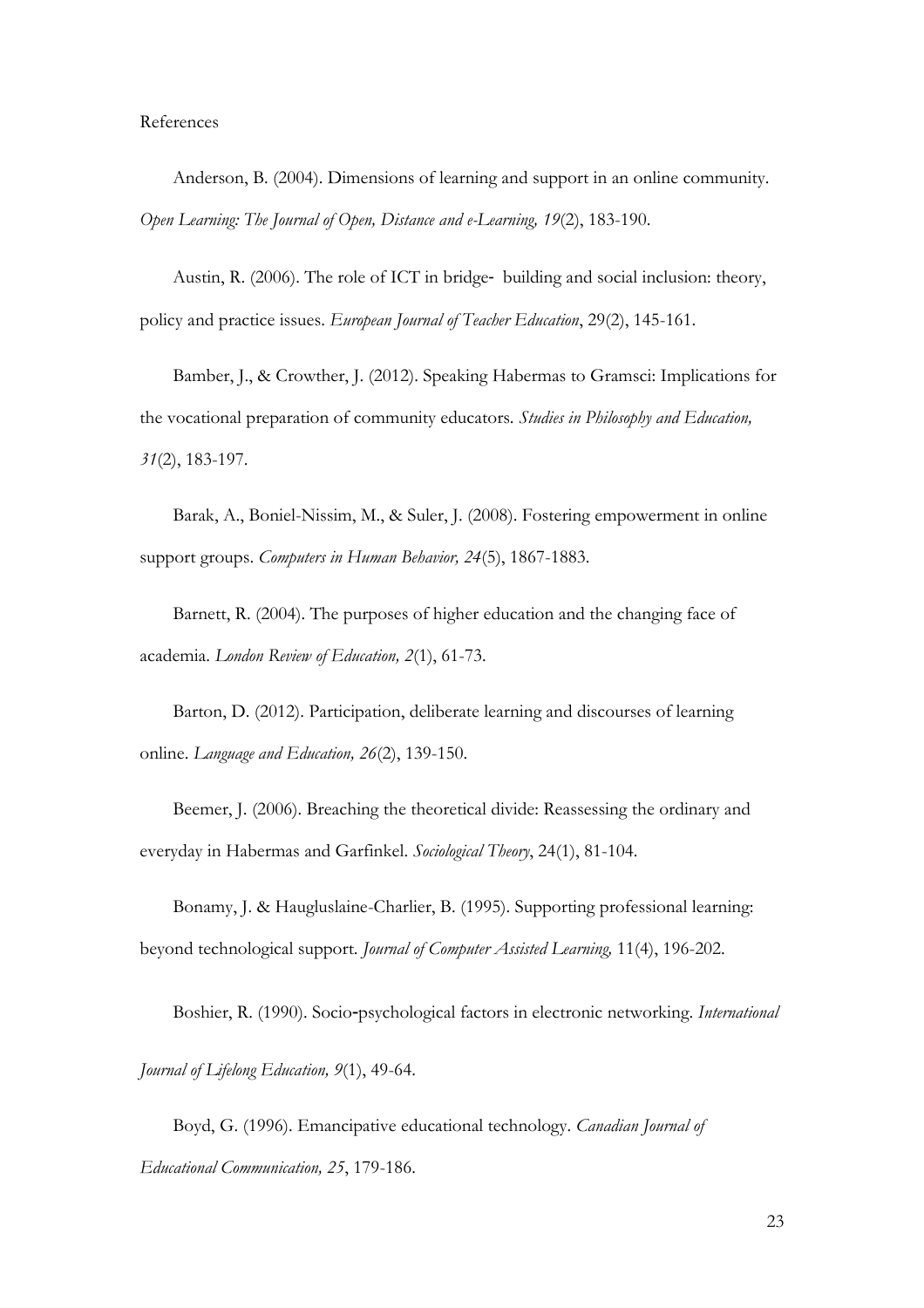Brookfield, S. (2005). Learning democratic reason: The adult education project of Jürgen Habermas. *The Teachers College Record, 107*(6), 1127-1168.

Butler, B., Sproull, L., Kiesler, S., & Kraut, R. (2002). Community effort in online groups: Who does the work and why?. In S. Weisband (Ed.) *Leadership at a Distance: Research in Technologically Supported Work* (pp.171-194). Oxford: Lawrence Erlbaum.

Cammaerts, B. (2009). Radical pluralism and free speech in online public spaces: the case of North Belgian extreme right discourses. *International Journal of Cultural Studies, 12*(6), 555-575.

Carr, W., & Kemmis, S. (1986). *Becoming Critical. Education, Knowledge And Action Research*. Lewes: Falmer.

Cecez-Kecmanovic, D., & Webb, C. (2000). Towards a communicative model of collaborative web-mediated learning. *Australian Journal of Educational Technology, 16*(1), 73- 85.

Chernela, J. (1997). The" Ideal Speech Moment": Women and Narrative Performance in the Brazilian Amazon. *Feminist Studies, 23*(1), 73-96.

Coco, A., & Short, P. (2004). History and habit in the mobilization of ICT resources. *The Information Society*, 20(1), 39-51.

Conole, G., & Dyke, M. (2004). What are the affordances of information and communication technologies? *Research in Learning Technology*, 12(2), 113 - 124.

De Wever, B., Schellens, T., Valcke, M. et al. (2006) Content analysis schemes to analyze transcripts of online asynchronous discussion groups: A review. *Computers & Education, 46* (1), 6-28.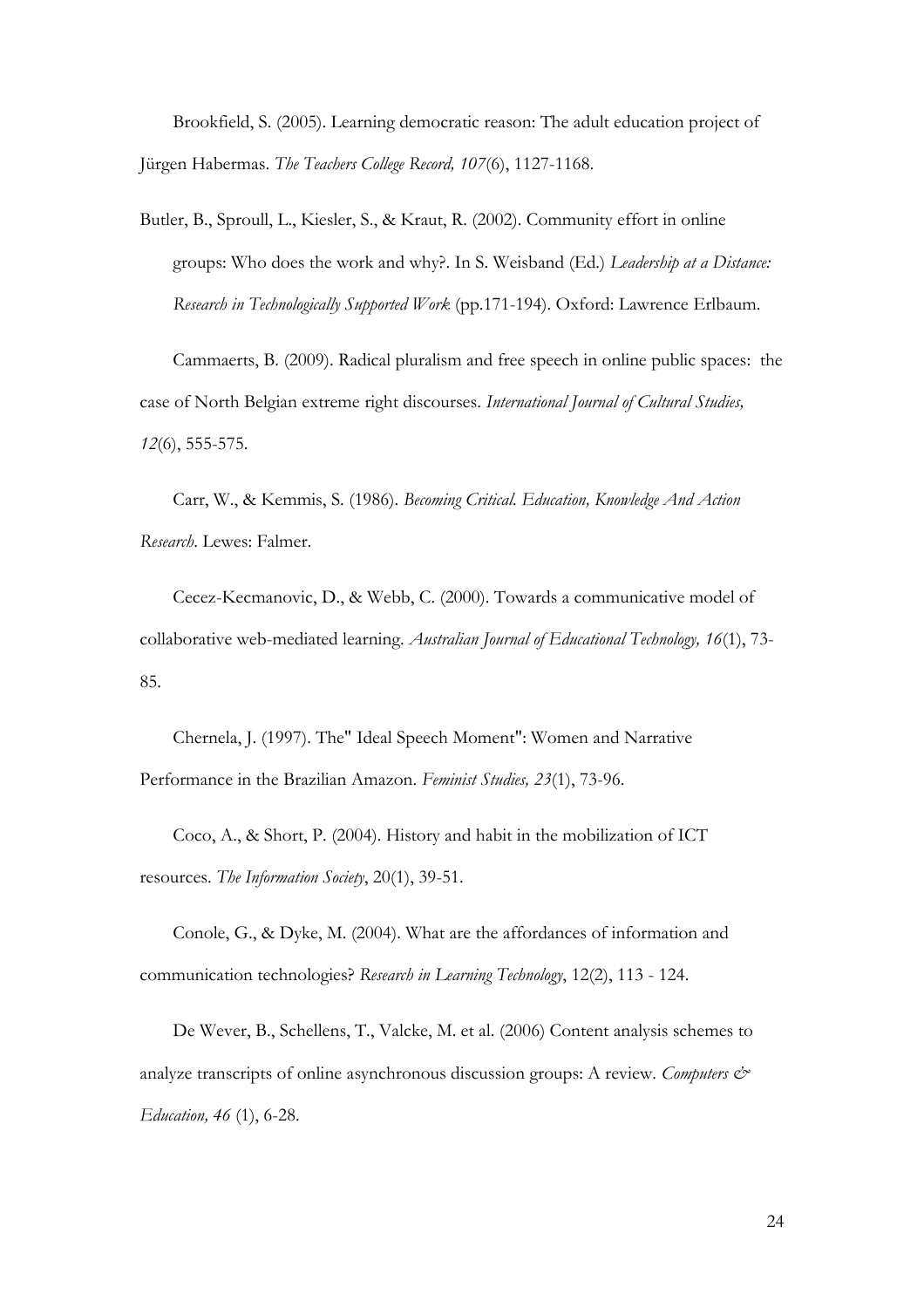Derry, S., Hmelo-Silver, C., Nagarajan, A., Chernobilsky, E., & Beitzel, B. (2006). Cognitive transfer revisited: Can we exploit new media to solve old problems on a large scale? *Journal of Educational Computing Research*, 35(2), 145-162.

Dewey, J. (1922 / 2007). *Human Nature and Conduct: An Introduction to Social Psychology*. NY, USA: Cosimo.

Dunn, W. E., & Lantolf, J. P. (1998). Vygotsky's zone of proximal development and Krashen's i+1: Incommensurable constructs; incommensurable theories. *Language Learning, 48*(3), 411-442.

Englund, T. (2006). Introduction: Jürgen Habermas and education. *Journal of Curriculum Studies, 38*(5), 499-501.

Eve, J., & Brabazon, T. (2008). Learning to leisure? failure, flame, blame, shame, homophobia and other everyday practices in online education. *The Journal of Literacy and Technology*, 9(1), 36-61.

Ewert, G. (1991). Habermas and education: A comprehensive overview of the influence of Habermas in educational literature. *Review of Educational Research, 61*(3), 345- 378.

Garrison, D. (2007). Online community of inquiry review: Social, cognitive, and teaching presence issues. *Journal of Asynchronous Learning Networks, 11*(1), 61-72.

Garrison, D. R., Anderson, T. & Archer, W. (2001). Critical thinking, cognitive presence, and computer conferencing in distance education. *American Journal of Distance Education*, 15(1), 7-23.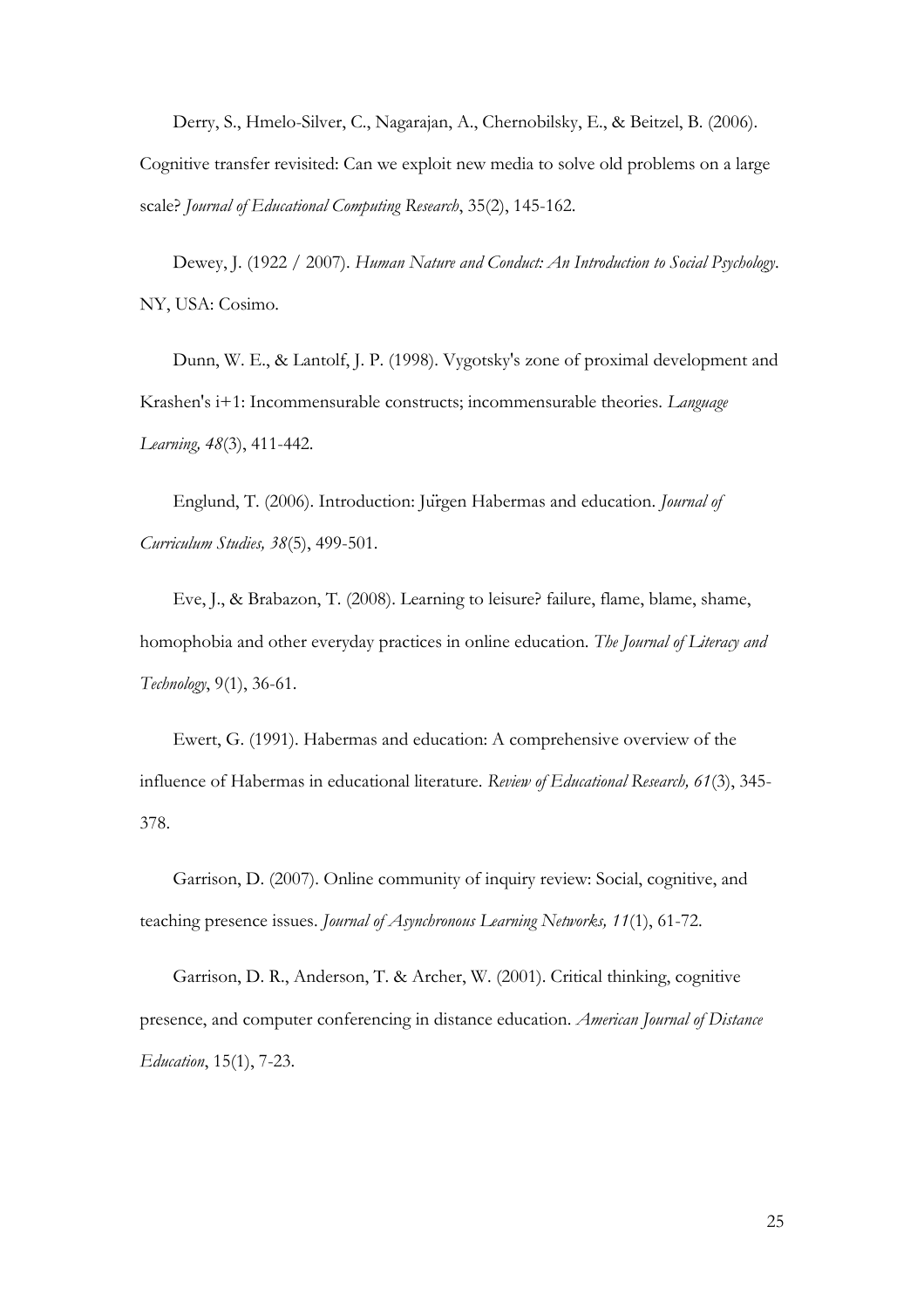Gillespie, A., Reader, T., Cornish, F. & Campbell, C. (2014). Beyond ideal speech situations: Adapting to communication asymmetries in health care. *Journal of Health Psychology*, 19(1), 72-78.

Gray, B. (2004). Informal Learning in an Online Community of Practice. *Journal of Distance Education, 19*(1), 20-35.

Gunawardena, C., Hermans, M., Sanchez, D., Richmond, C., Bohley, M., & Tuttle, R. (2009). A theoretical framework for building online communities of practice with social networking tools. *Educational Media International, 46*(1), 3-16.

Gunawardena, C., Lowe, C., & Anderson, T. (1997). Analysis of a global online debate and the development of an interaction analysis model for examining social construction of knowledge in computer conferencing. *Journal of Educational Computing Research, 17*(4), 397-431.

Habermas, J. (1972). *Knowledge and Human Interests*. London: Heinemann Educational Books.

Habermas, J. (1974). The public sphere: An encyclopedia article (1964). *New German Critique,* (3), 49-55.

Habermas, J. (1979). *Communication and the Evolution of Society*. Boston US: Beacon Press.

Habermas, J. (1987). *The Philosophical Discourse of Modernity: Twelve lectures*. Cambridge, Mass: MIT Press.

Habermas, J. (1990). *Moral Consciousness and Communicative Action*. Cambridge, Mass: MIT Press.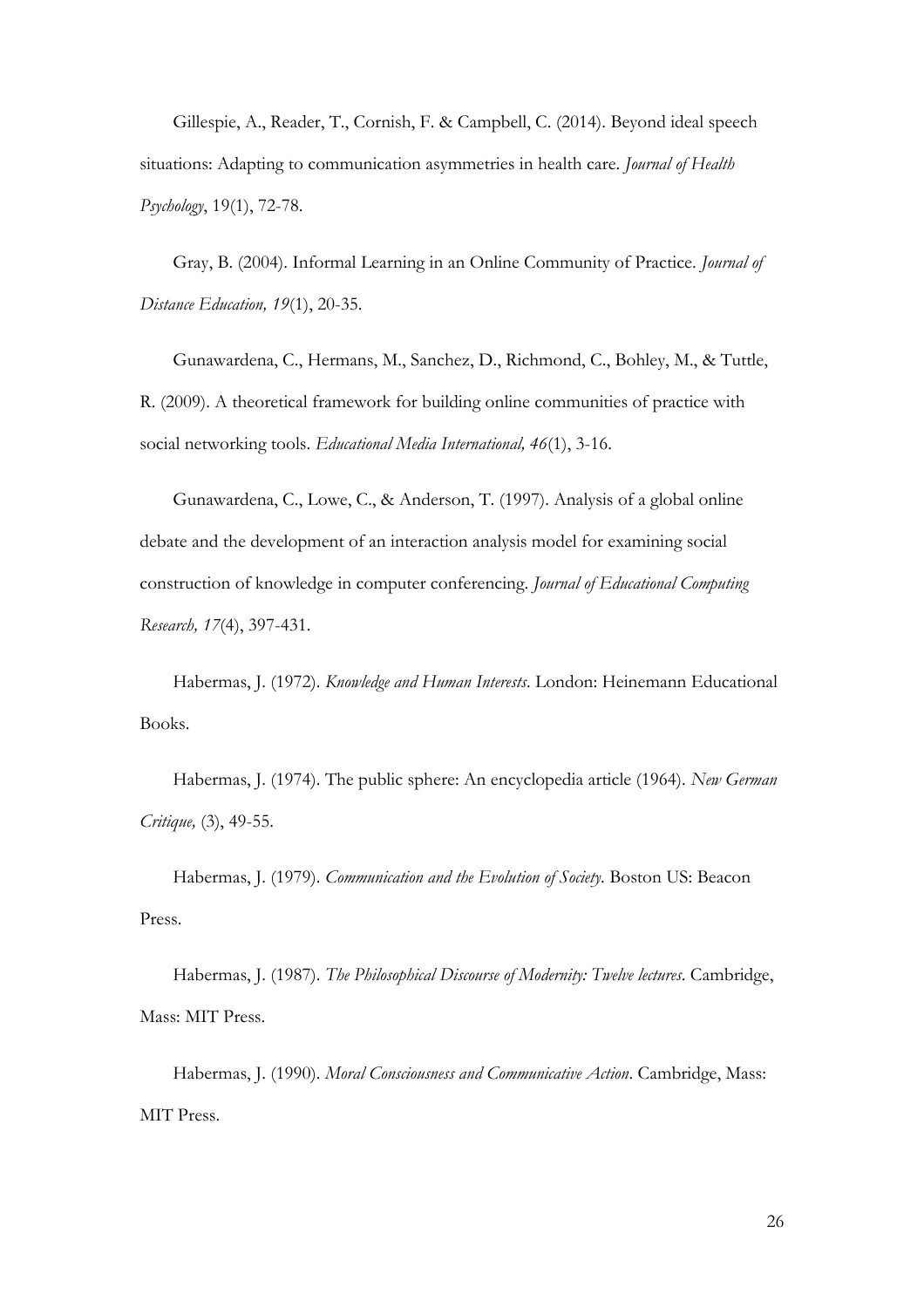Habermas, J. (1998). *The Inclusion of the Other: Studies in Political Theory*. Cambridge, Mass: MIT Press.

Habermas, J. (2001). Why Europe needs a constitution. *New Left Review*, 11 (Sept/Oct): 5-26.

Habermas, J. (2005). Equal treatment of cultures and the limits of postmodern liberalism. *Journal of Political Philosophy, 13*(1), 1-28.

Habermas, J. (2006). Political communication in media society: Does democracy still enjoy an epistemic dimension? The impact of normative theory on empirical research. *Communication Theory, 16*(4), 411-426.

Habermas, J., & Dews, P. (1992). *Autonomy and Solidarity: Interviews with Jürgen Habermas*. London: Verso.

Hansen, S., Berente, N., & Lyytinen, K. (2009). Wikipedia, Critical Social Theory, and the Possibility of Rational Discourse, *The Information Society, 25*(1), 38-59.

Harasim, L. (1996). Online education: The future. In T. Harrison & T. Stephen (Eds.), *Computer Networking and Scholarly Communication in the Twenty-First-Century University*. New York USA: SUNY Press.

Harasim, L. (2000). Shift happens: online education as a new paradigm in learning. *The Internet and Higher Education*, 3(1–2), 41-61.

Henri, F. (1992). Computer conferencing and content analysis. In A. Kaye (Ed.), *Collaborative Learning through Computer Conferencing* (pp. 117-136). Berlin: Springer.

Hiltz, S., & Turoff, M. (1978). *The Network Nation: Human Communication via Computer.* Reading, MA Addison-Wesley.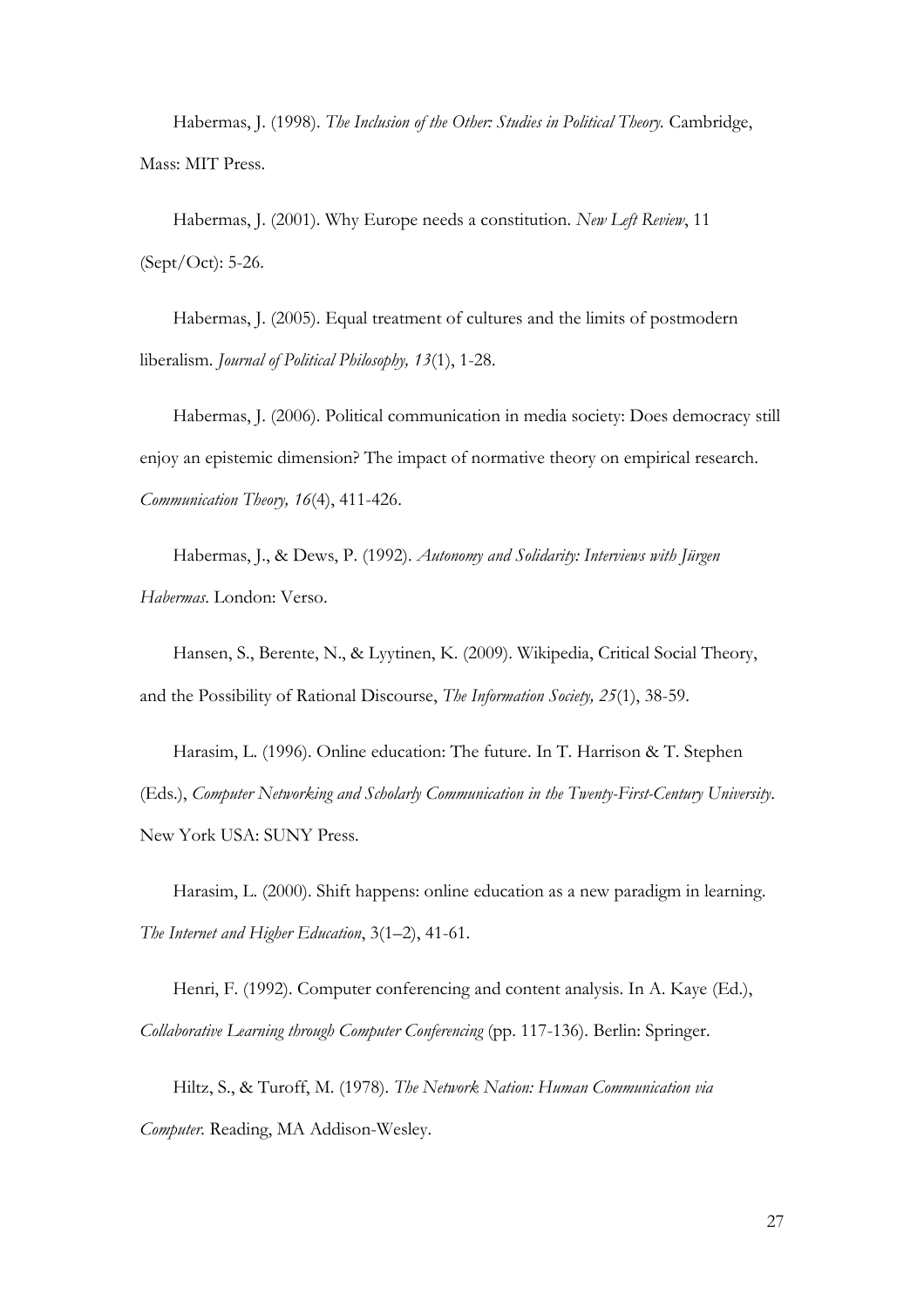Hiltz, R., Coppola, N., Rotter, N., Toroff, M., & Benbunan-Fich, R. (2000). Measuring the importance of collaborative learning for the effectiveness of ALN: A multi-measure. *Journal of Asynchronous Learning Networks*, 4(2-3), 101-119.

Hodgson, V., & Reynolds, M. (2005). Consensus, difference and 'multiple communities' in networked learning. *Studies in Higher Education, 30*(1), 11-24.

Jeffries, S. (2010) A Rare Interview With Jürgen Habermas, 30 April 2010, *Financial Times*.

Kent, G. (2013). Evidence of distorted communication as impetus for use of strategies to achieve 'something like' an ideal speech situation. *The University of Wales Journal of Education*, 16(1), 70-83.

Koschmann, T., Stahl, G., & Zemel, A. (2004). The video analyst's manifesto: (or the implications of Garfinkel's policies for the development of a program of video analytic research within the learning sciences). Paper presented at the *Proceedings Of The 6th International Conference On Learning Sciences*, California, USA.

Lasker, J., Sogolow, E., & Sharim, R. (2005). The role of an online community for people with a rare disease: content analysis of messages posted on a primary biliary cirrhosis mailinglist. *Journal of Medical Internet Research, 7*(1).

Lewin, K. (1997 [1951]). *Resolving Social Conflicts*. Washington: American Pyschological Association.

Littleton, K., & Whitelock, D. (2005). The negotiation and co-construction of meaning and understanding within a postgraduate online learning community. *Learning, Media and Technology*, 30(2), 147-164.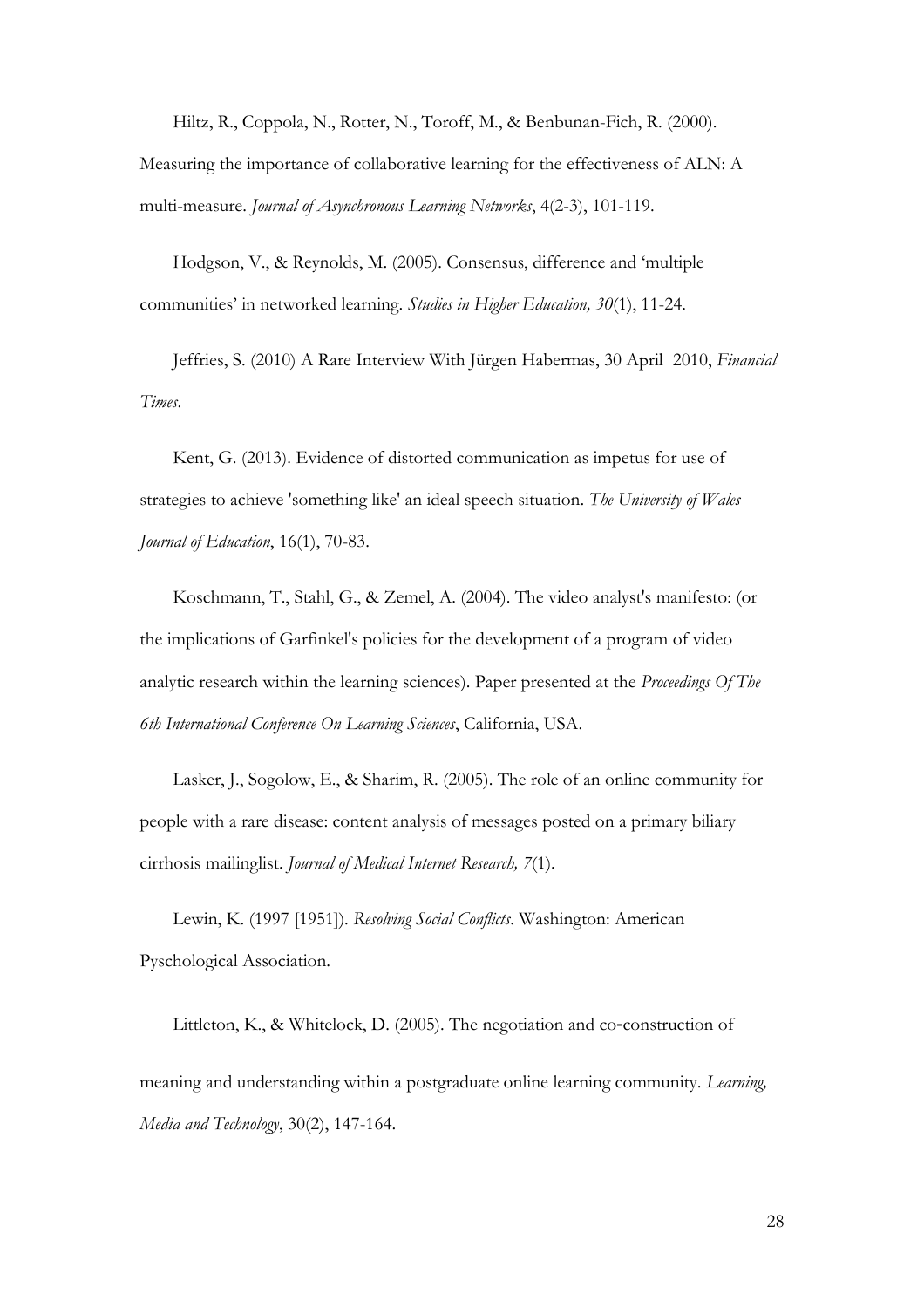Lukes, S. (1982). Of gods and demons: Habermas and practical reason. In J. Thompson, & D. Held (Eds.), *Habermas, Critical Debates* (pp. 134–148). London Macmillan.

Mason, R., & Kaye, A. (1989). *Mindweave: Communication, computers and distance education*. *Oxford*: Pergamon.

Matsuda, P. K. (2002). Negotiation of identity and power in a Japanese online discourse community. *Computers and Composition, 19*(1), 39-55.

McConnell, D. (1994). Managing open learning in computer supported collaborative learning environments. *Studies in Higher Education, 19*(3), 341-358.

McConnell, D. (2000). *Implementing Computer Supported Cooperative Learning*. London: Kogan Paul.

McNamee, L., Peterson, B., & Peña, J. (2010). A call to educate, participate, invoke and indict: Understanding the communication of oline hate groups. *Communication Monographs, 77*(2), 257-280.

Mezirow, J. (1997). Transformative learning: Theory to practice. *New Directions for Adult and Continuing Education*, (74), 5-12.

Morselli, F., & Boero, P. (2009). Proving as a rational behaviour: Habermas'construct of rationality as a comprehensive frame for research on the teaching and learning of proof. Paper presented at the *Proceedings of the Sixth Congress of the European Society for Research in Mathematics Education*, Lyon France.

Murphy, E. (2004). Recognising and promoting collaboration in an online asynchronous discussion. *British Journal of Educational Technology, 35*(4), 421-431.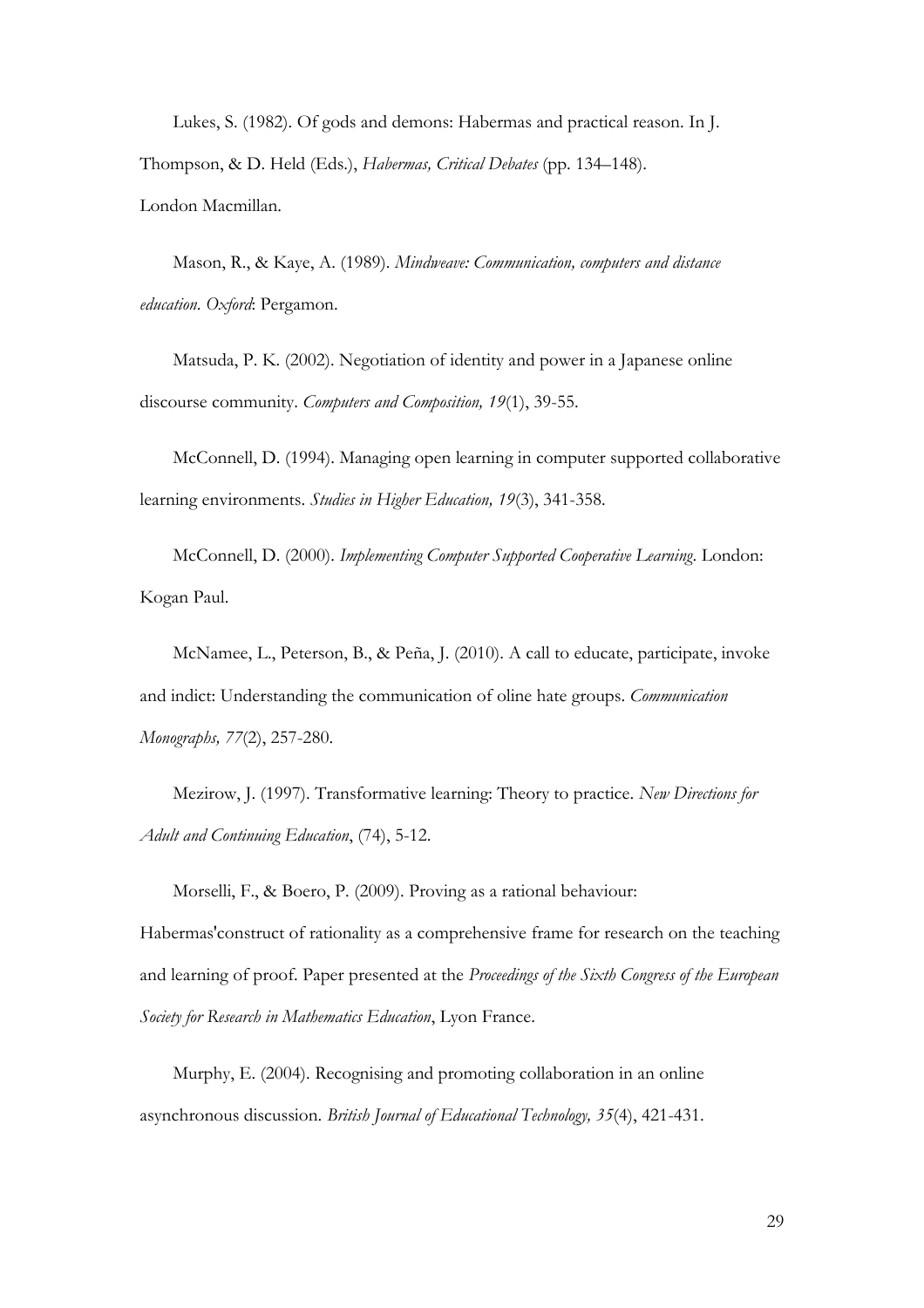Murphy, M., & Bamber, J. (2012). Introduction: From Fromm to Lacan: Habermas and education in conversation. *Studies in Philosophy and Education, 31*(2), 103-107.

Nett, B. (2008). A Community of Practice among tutors enabling student participation in a seminar preparation. *International Journal of Computer-Supported Collaborative Learning, 3*(1), 53-67.

Neuman, W., Bimber, B., & Hindman, M. (2011). The Internet and four dimensions of citizenship. In G. Edwards, L. Jacobs, & R. Shapiro (Eds.), *The Oxford Handbook Of American Public Opinion And The Media* (pp. 22-42).

Outhwaite, W. (2013). Bourdieu and Habermas: 'Linguistic exchange' versus 'communicative action'? A reply to Simon Susen. *Social Epistemology, 27*(3-4), 247-249.

Pinkett, R. (2003) Community technology and community building: early results from the creating community connections project. *The Information Society,* 19,(5): 365-79.

Price, V. (2009). Citizens deliberating online: Theory and some evidence. In T. Davies and S. Gangadharan (Ed.), *Online deliberation: Design, Research, and Practice* (pp. 37- 58). Chicago: University of Chicago Press.

Rheingold, H. (2008). Using participatory media and public voice to encourage civic engagement. In W. Bennett (Ed.), *Civic Life Online: Learning How Digital Media Can Engage Youth* (pp. 97-118). Ma, USA: MIT Press.

Salmon, G., Nie, M., & Edirisingha, P. (2010). Developing a five-stage model of learning in Second Life. *Educational Research, 52*(2), 169-182.

Scardamalia, M., & Bereiter, C. (2006). Knowledge building: Theory, pedagogy, and technology. In K. Sawyer (Ed.), *Cambridge Handbook of the Learning Sciences* (pp. 97-118 ). New York: Cambridge University Press.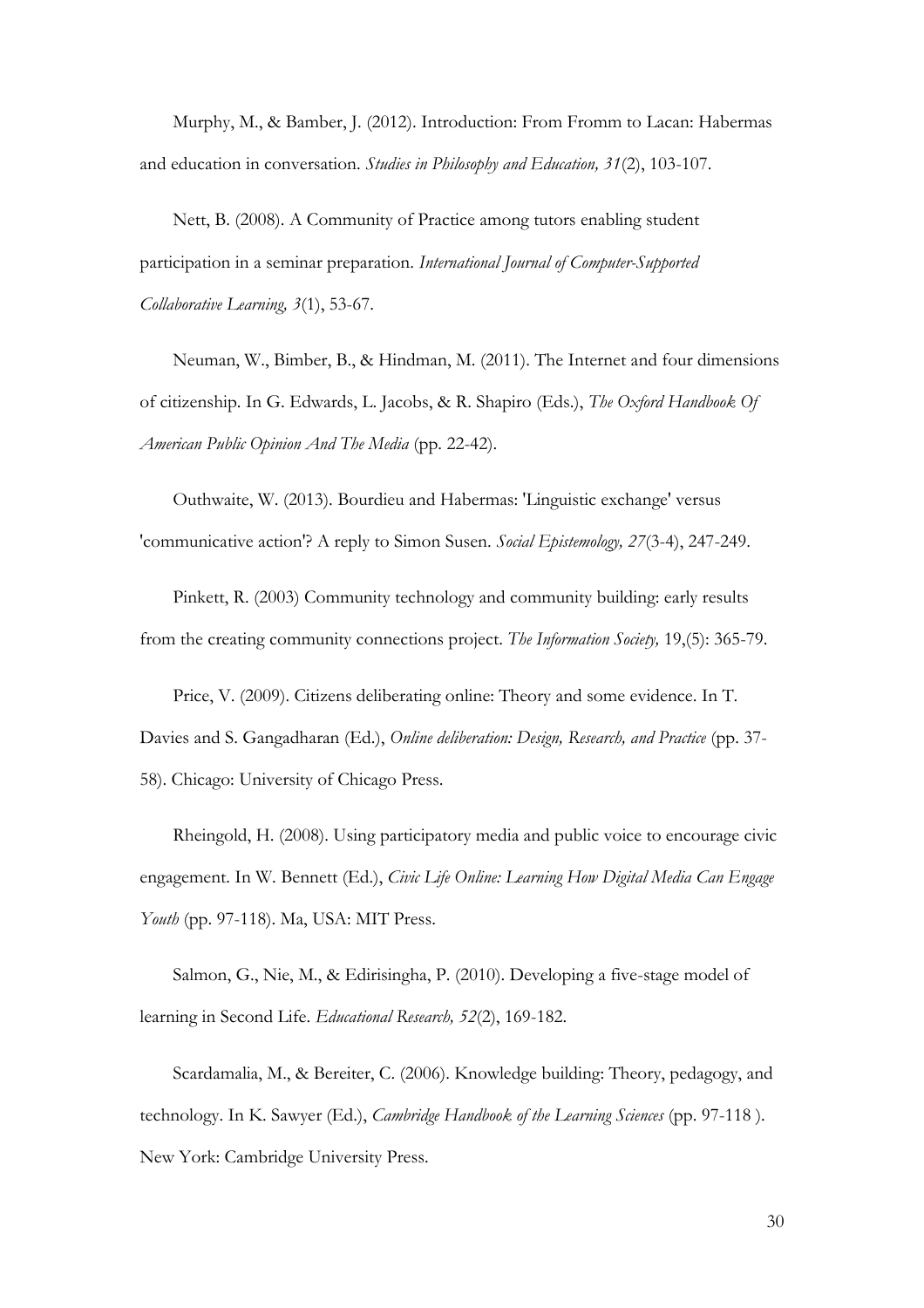Schrire, S. (2006). Knowledge building in asynchronous discussion groups: Going beyond quantitative analysis*. Computers & Education*, 46(1), 49-70.

Schwarz, B., & De Groot, R. (2007). Argumentation in a changing world. *International Journal of Computer-Supported Collaborative Learning, 2*(2-3), 297-313.

Stahl, G. (2005). Group cognition in computer-assisted collaborative learning. *Journal of Computer Assisted Learning*, 21(2), 79-90.

Stahl, G. (2011). How a virtual math team structured its problem solving. Paper presented at the *International Conference on Computer-Supported Collaborative Learning (CSCL 2011),* Hong Kong, China.

Susen, S. (2013). Bourdieusian reflections on language: Unavoidable conditions of the real speech situation. *Social Epistemology, 27*(3-4), 199-246.

Suthers, D. (2006). Technology affordances for intersubjective meaning making: A research agenda for CSCL. *International Journal of Computer-Supported Collaborative Learning*, 1(3), 315-337.

Takahashi, M., Fujimoto, M., & Yamasaki, N. (2003). The active lurker: influence of an in-house online community on its outside environment. Paper presented at the *Proceedings of the 2003 International ACM SIGGROUP Conference on Supporting Group Work*, Florida, USA.

Thomas, A. (2005). Children online: learning in a virtual community of practice. *E-Learning and Digital Media, 2*(1), 27-38.

Timmis, S. (2014). The dialectical potential of Cultural Historical Activity Theory for researching sustainable CSCL practices. *International Journal of Computer-Supported Collaborative Learning,* 9(1), 7-32.